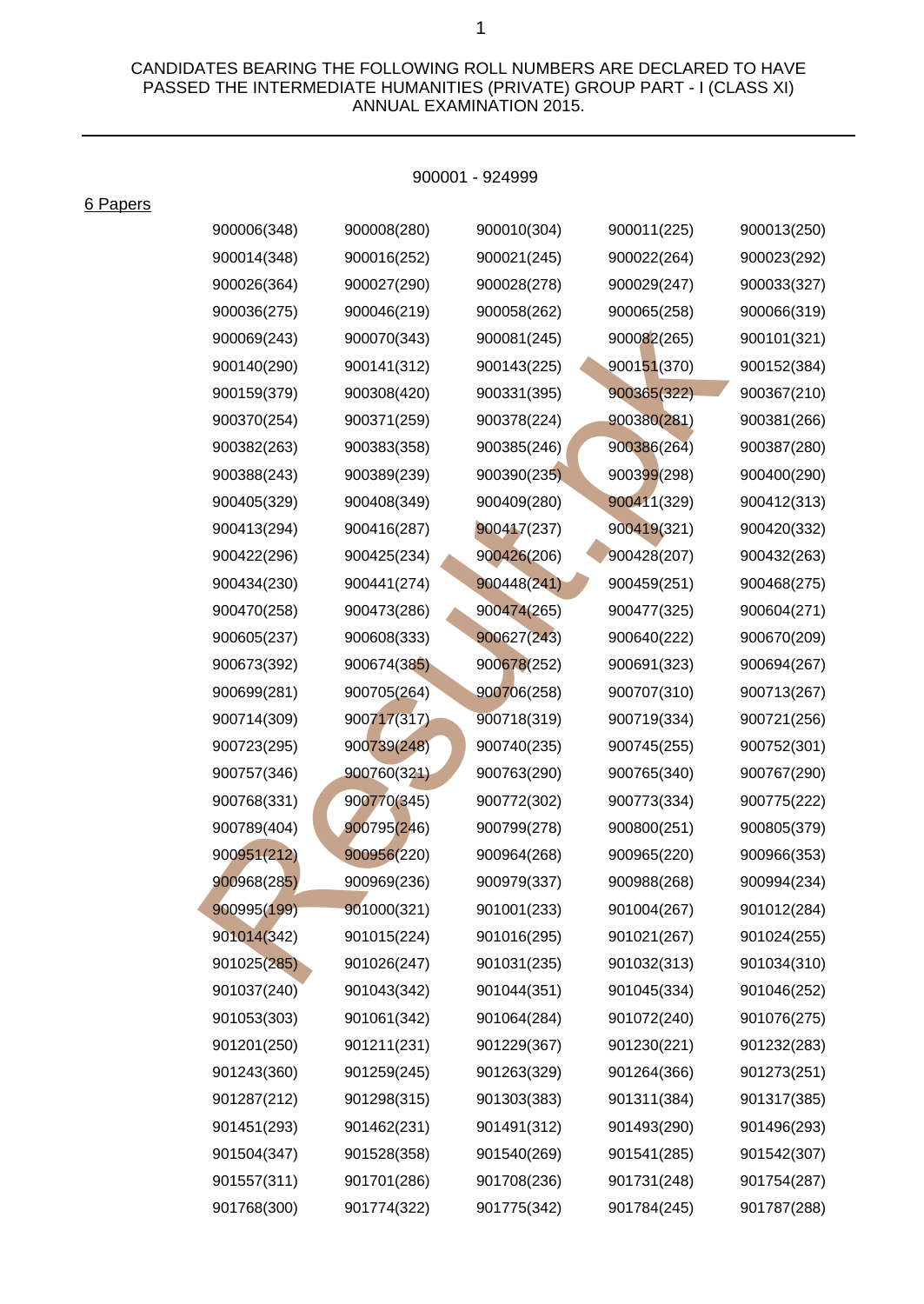| 901788(204) | 901790(257) | 901794(352) | 901796(330) | 901798(284) |
|-------------|-------------|-------------|-------------|-------------|
| 901802(327) | 901807(244) | 901809(289) | 901811(295) | 901826(354) |
| 901828(270) | 901838(292) | 901962(289) | 901996(314) | 902173(340) |
| 902181(383) | 902209(350) | 902219(370) | 902257(382) | 902264(384) |
| 902265(304) | 902284(327) | 902285(245) | 902306(289) | 902307(278) |
| 902318(324) | 902329(255) | 902331(387) | 902451(280) | 902457(225) |
| 902458(292) | 902476(231) | 902477(397) | 902480(230) | 902483(342) |
| 902489(246) | 902497(296) | 902512(237) | 902514(278) | 902519(258) |
| 902520(275) | 902522(253) | 902529(303) | 902531(337) | 902533(294) |
| 902534(278) | 902535(283) | 902536(244) | 902537(240) | 902539(237) |
| 902541(282) | 902542(344) | 902543(288) | 902545(253) | 902547(240) |
| 902548(271) | 902549(248) | 902550(288) | 902590(305) | 902591(238) |
| 902592(281) | 902593(228) | 902595(239) | 902596(195) | 902599(248) |
| 902600(346) | 902602(213) | 902608(272) | 902609(253) | 902614(273) |
| 902615(228) | 902619(285) | 902620(239) | 902622(286) | 902629(264) |
| 902632(288) | 902633(221) | 902634(295) | 902644(228) | 902652(240) |
| 902660(276) | 902662(281) | 902666(252) | 902667(333) | 902675(338) |
| 902676(310) | 902681(262) | 902690(302) | 902693(311) | 902694(394) |
| 902700(307) | 902705(261) | 902714(257) | 902720(247) | 902721(322) |
| 902758(321) | 902759(381) | 902762(375) | 902763(347) | 902766(306) |
| 902767(314) | 902775(324) | 902776(325) | 902778(311) | 902780(327) |
| 902803(279) | 902818(347) | 902827(210) | 902828(270) | 902835(281) |
| 902838(363) | 902840(287) | 902843(248) | 902852(252) | 902862(206) |
| 902870(388) | 902875(351) | 902882(229) | 902885(268) | 903007(233) |
| 903108(316) | 903109(269) | 903121(211) | 903124(313) | 903128(265) |
| 903149(318) | 903166(392) | 903273(283) | 903330(390) | 903333(285) |
| 903346(376) | 903348(305) | 903353(237) | 903354(408) | 903362(263) |
| 903372(304) | 903374(235) | 903382(206) | 903393(329) | 903514(262) |
| 903515(278) | 903518(318) | 903521(389) | 903522(306) | 903534(278) |
| 903538(281) | 903676(330) | 903678(218) | 903702(334) | 903717(251) |
| 903726(260) | 903840(279) | 903845(308) | 903846(259) | 903850(217) |
| 903853(264) | 903855(225) | 903856(241) | 903858(268) | 903861(245) |
| 903867(259) | 903870(285) | 903871(304) | 903872(256) | 903880(228) |
| 903882(263) | 903883(282) | 903889(265) | 903893(270) | 903897(239) |
| 903903(322) | 903907(262) | 903908(324) | 903916(288) | 903917(279) |
| 903921(290) | 903931(309) | 903935(301) | 903946(289) | 903948(323) |
| 903949(345) | 903954(244) | 903958(226) | 903961(298) | 903967(256) |
| 903976(330) | 903977(263) | 903978(247) | 903989(283) | 903990(254) |
| 903991(266) | 904151(252) | 904154(249) | 904157(243) | 904165(250) |
| 904171(256) | 904175(269) | 904178(290) | 904180(276) | 904181(324) |
| 904185(316) | 904189(231) | 904196(247) | 904198(232) | 904200(249) |
| 904201(272) | 904202(273) | 904203(285) | 904210(291) | 904211(246) |
| 904215(233) | 904219(218) | 904221(251) | 904223(266) | 904227(270) |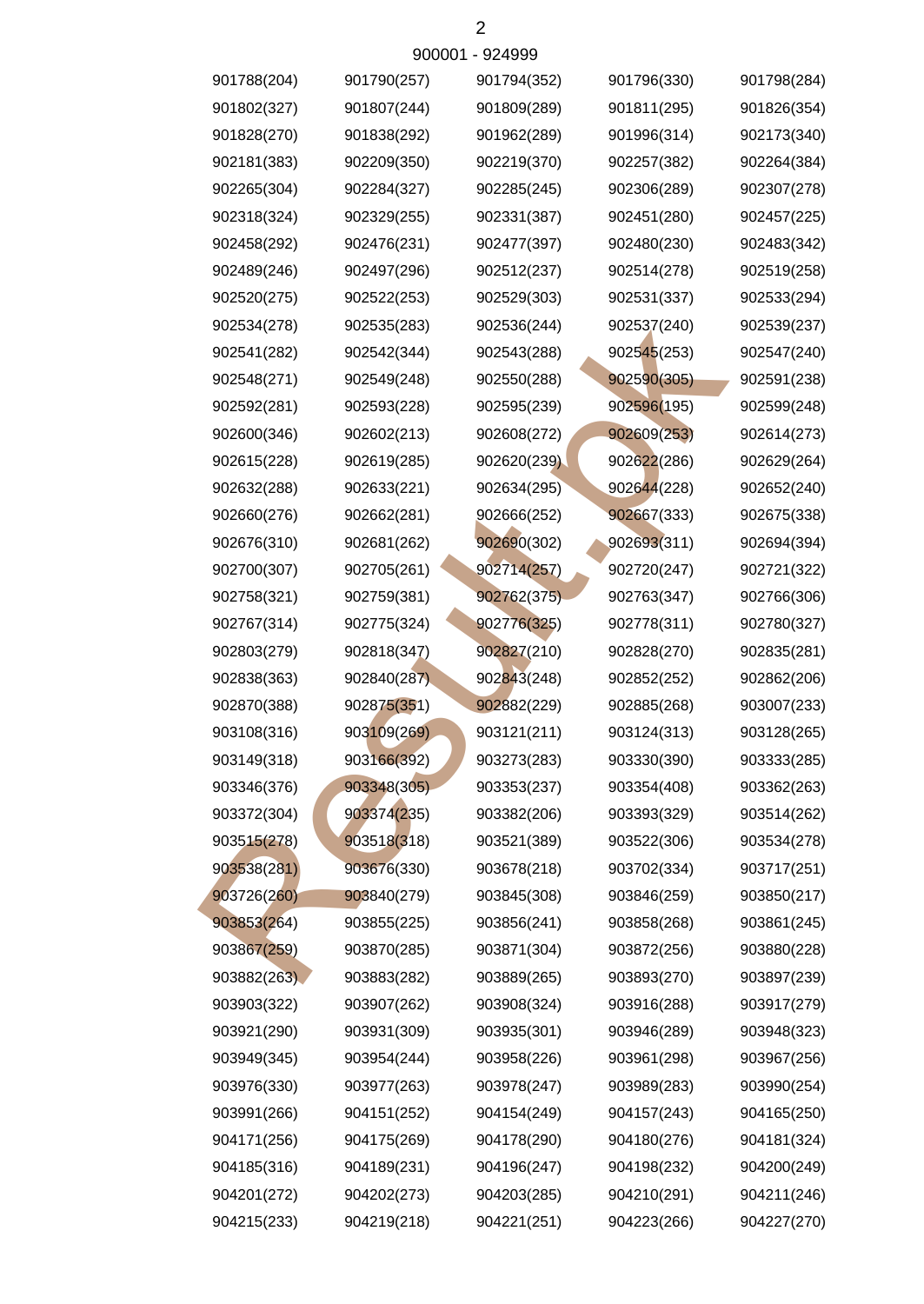| 904236(330) | 904243(297) | 904254(368) | 904255(234) | 904257(311) |
|-------------|-------------|-------------|-------------|-------------|
| 904262(292) | 904270(281) | 904271(312) | 904283(225) | 904284(289) |
| 904289(326) | 904501(251) | 904503(353) | 904504(348) | 904505(422) |
| 904509(329) | 904512(374) | 904513(338) | 904514(341) | 904515(348) |
| 904516(320) | 904517(307) | 904518(204) | 904521(304) | 905003(363) |
| 905004(249) | 905005(279) | 905006(325) | 905007(304) | 905012(319) |
| 905016(288) | 905022(303) | 905023(274) | 905025(309) | 905027(273) |
| 905031(258) | 905032(295) | 905035(290) | 905036(263) | 905037(279) |
| 905040(277) | 905041(336) | 905042(322) | 905044(324) | 905047(314) |
| 905048(273) | 905053(253) | 905055(391) | 905057(204) | 905059(287) |
| 905060(280) | 905061(295) | 905063(258) | 905064(327) | 905065(322) |
| 905067(284) | 905068(317) | 905069(316) | 905072(250) | 905073(301) |
| 905074(295) | 905076(263) | 905078(321) | 905080(308) | 905082(293) |
| 905085(316) | 905087(289) | 905088(321) | 905089(267) | 905091(337) |
| 905092(301) | 905095(332) | 905096(268) | 905099(279) | 905100(372) |
| 905101(281) | 905102(277) | 905104(329) | 905109(332) | 905110(385) |
| 905111(279) | 905113(312) | 905116(280) | 905118(256) | 905122(244) |
| 905129(251) | 905159(309) | 905163(292) | 905164(364) | 905170(253) |
| 905172(267) | 905174(348) | 905197(262) | 905198(276) | 905200(289) |
| 905203(382) | 905209(219) | 905211(267) | 905216(284) | 905217(267) |
| 905220(268) | 905224(370) | 905229(254) | 905235(344) | 905239(283) |
| 905247(364) | 905249(225) | 905250(296) | 905265(302) | 905267(275) |
| 905272(351) | 905277(234) | 905287(326) | 905288(244) | 905290(317) |
| 905295(304) | 905297(397) | 905298(328) | 905302(328) | 905303(277) |
| 905309(319) | 905317(343) | 905318(370) | 905319(356) | 905321(236) |
| 905325(240) | 905326(321) | 905333(281) | 905339(271) | 905346(290) |
| 905347(258) | 905349(251) | 905350(278) | 905353(311) | 905354(284) |
| 905355(300) | 905368(296) | 905374(326) | 905375(229) | 905381(220) |
| 905382(246) | 905383(333) | 905388(304) | 905389(206) | 905400(314) |
| 905401(310) | 905403(257) | 905615(243) | 905621(304) | 905624(337) |
| 905626(260) | 905627(242) | 905628(302) | 905630(416) | 905634(362) |
| 905635(400) | 905637(352) | 905639(300) | 905641(316) | 905646(354) |
| 905647(339) | 905652(305) | 905662(234) | 905668(311) | 905672(307) |
| 905673(417) | 905677(243) | 905692(275) | 905693(289) | 905694(263) |
| 905698(229) | 905699(306) | 905700(248) | 905703(357) | 905706(265) |
| 905711(364) | 905712(357) | 905720(327) | 905723(249) | 905731(315) |
| 905734(365) | 905735(408) | 905737(329) | 905738(370) | 905743(366) |
| 905744(388) | 905746(288) | 905748(277) | 905749(386) | 905751(397) |
| 905753(331) | 905755(293) | 905757(388) | 905758(365) | 905759(306) |
| 905761(268) | 905762(275) | 905765(355) | 905767(315) | 905769(323) |
| 905771(286) | 905774(281) | 905776(218) | 905777(282) | 905782(258) |
| 905783(282) | 905784(310) | 905785(333) | 905786(365) | 905787(280) |
| 905788(260) | 905793(412) | 905796(274) | 905804(218) | 905812(377) |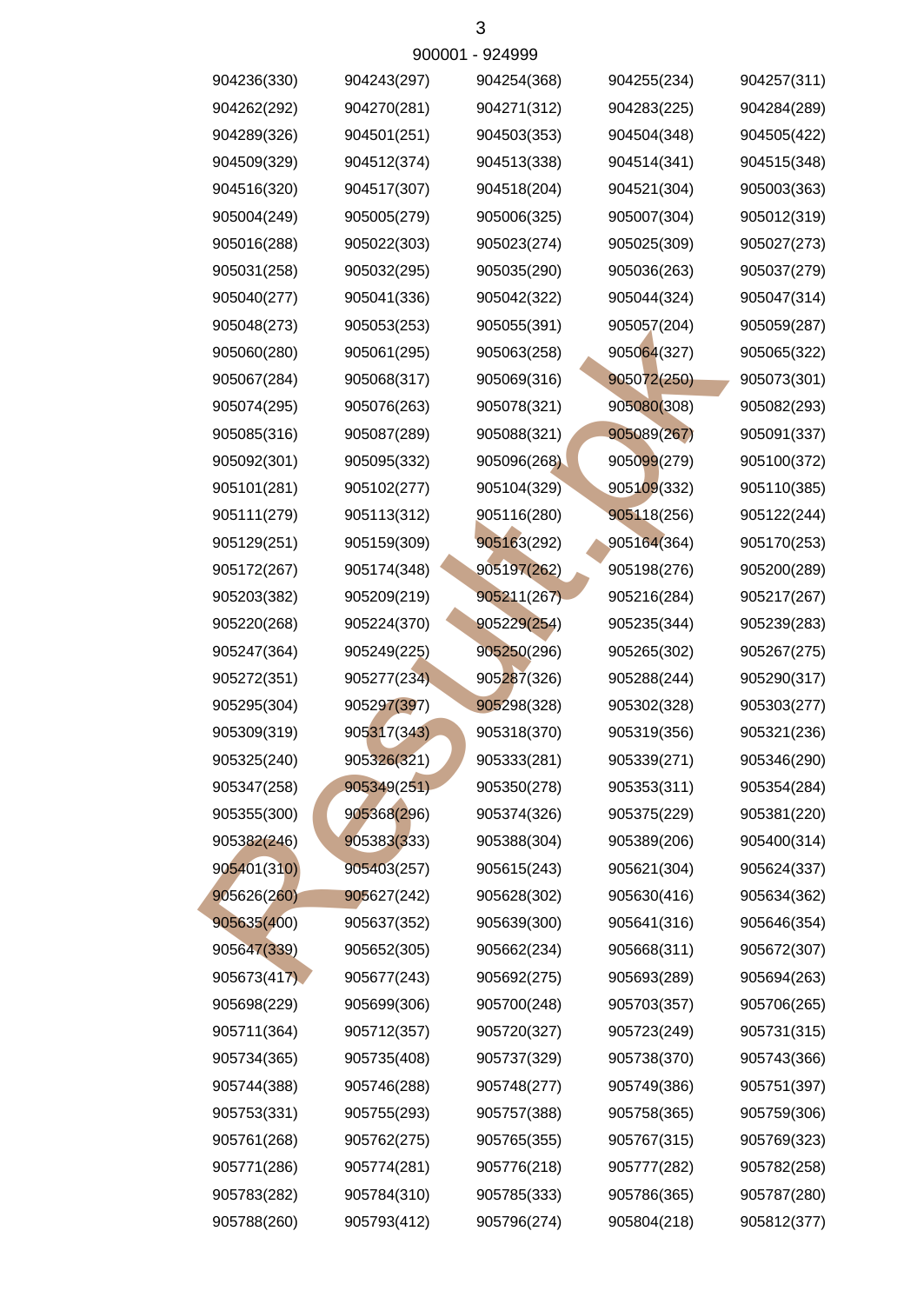| 905815(228) | 905823(255) | 905824(299) | 905825(267) | 905828(234) |
|-------------|-------------|-------------|-------------|-------------|
| 905832(240) | 905834(293) | 905838(257) | 905840(273) | 905844(312) |
| 905847(306) | 905848(322) | 905849(265) | 905852(264) | 905853(301) |
| 905858(223) | 905863(220) | 905864(345) | 905865(320) | 905866(270) |
| 905867(313) | 906008(238) | 906009(379) | 906018(236) | 906020(307) |
| 906022(282) | 906023(270) | 906025(261) | 906030(250) | 906033(327) |
| 906037(270) | 906038(355) | 906039(316) | 906040(262) | 906041(234) |
| 906045(320) | 906054(311) | 906056(247) | 906059(334) | 906060(286) |
| 906061(297) | 906064(247) | 906065(317) | 906066(274) | 906068(219) |
| 906073(214) | 906077(370) | 906079(275) | 906084(271) | 906085(294) |
| 906088(285) | 906101(282) | 906102(324) | 906103(290) | 906104(265) |
| 906105(271) | 906108(265) | 906110(246) | 906114(275) | 906115(268) |
| 906116(242) | 906119(301) | 906121(269) | 906122(260) | 906123(342) |
| 906124(239) | 906126(270) | 906127(268) | 906128(373) | 906131(301) |
| 906132(373) | 906134(238) | 906136(281) | 906141(274) | 906142(266) |
| 906144(241) | 906145(241) | 906146(256) | 906147(257) | 906150(283) |
| 906151(214) | 906153(225) | 906154(288) | 906157(260) | 906165(307) |
| 906166(247) | 906167(287) | 906172(331) | 906173(255) | 906179(278) |
| 906190(323) | 906191(324) | 906208(374) | 906209(405) | 906210(397) |
| 906213(347) | 906214(299) | 906221(265) | 906224(248) | 906230(369) |
| 906232(246) | 906233(278) | 906235(290) | 906236(287) | 906237(264) |
| 906238(279) | 906242(318) | 906243(244) | 906245(385) | 906246(334) |
| 906252(267) | 906255(335) | 906256(283) | 906257(309) | 906258(198) |
| 906261(246) | 906265(253) | 906274(369) | 906278(300) | 906293(264) |
| 906298(424) | 906300(287) | 906301(354) | 906321(260) | 906322(290) |
| 906323(275) | 906331(278) | 906336(303) | 906340(324) | 906341(348) |
| 906345(235) | 906347(355) | 906357(312) | 906362(272) | 906369(268) |
| 906387(328) | 906391(305) | 906625(311) | 906627(289) | 906635(281) |
| 906636(253) | 906640(301) | 906644(264) | 906645(318) | 906646(341) |
| 906656(279) | 906662(229) | 906667(215) | 906668(329) | 906670(334) |
| 906678(245) | 906682(361) | 906689(339) | 906694(279) | 906695(281) |
| 906696(305) | 906697(271) | 906701(373) | 906703(238) | 906707(241) |
| 906710(338) | 906714(286) | 906719(324) | 906720(345) | 906732(270) |
| 906734(350) | 906744(264) | 906745(269) | 906746(350) | 906748(234) |
| 906759(394) | 906761(260) | 906766(264) | 906768(364) | 906776(347) |
| 906779(332) | 906789(312) | 906805(371) | 906807(264) | 906808(224) |
| 906811(312) | 906812(285) | 906814(329) | 906817(227) | 906825(370) |
| 906827(269) | 906830(358) | 906832(291) | 906834(209) | 906835(412) |
| 906836(293) | 906837(316) | 906838(314) | 906841(369) | 906842(361) |
| 906844(346) | 906845(416) | 906846(403) | 906847(406) | 906848(421) |
| 906851(296) | 906852(319) | 906855(368) | 906860(279) | 906861(324) |
| 906862(377) | 906863(272) | 906868(246) | 906869(331) | 906872(273) |
| 906873(273) | 906875(273) | 906876(287) | 906877(259) | 906881(293) |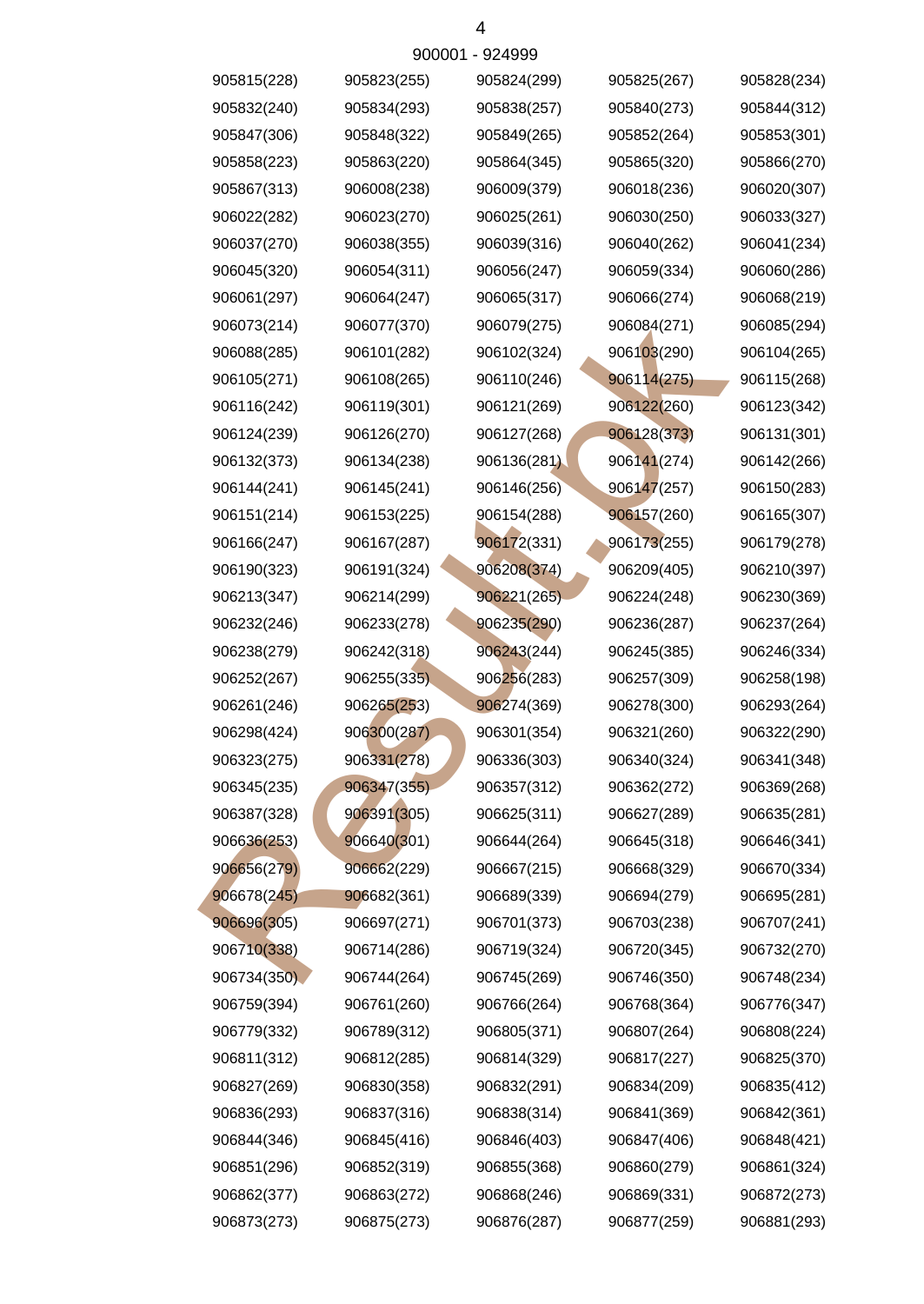| 906887(300) | 906891(258) | 906893(284) | 906899(302) | 906900(271) |
|-------------|-------------|-------------|-------------|-------------|
| 906905(230) | 906907(305) | 906908(359) | 906915(294) | 906917(216) |
| 906918(378) | 906919(331) | 906920(238) | 906921(302) | 906926(252) |
| 906928(306) | 906935(270) | 906936(316) | 906940(318) | 906944(373) |
| 907201(329) | 907204(310) | 907205(314) | 907210(265) | 907211(291) |
| 907213(330) | 907214(343) | 907219(248) | 907222(352) | 907223(312) |
| 907224(243) | 907233(394) | 907238(303) | 907239(362) | 907240(260) |
| 907246(306) | 907248(365) | 907257(308) | 907262(334) | 907263(347) |
| 907268(274) | 907272(342) | 907273(335) | 907276(402) | 907277(336) |
| 907278(281) | 907280(306) | 907281(360) | 907282(277) | 907285(291) |
| 907286(245) | 907287(267) | 907289(279) | 907295(355) | 907297(313) |
| 907299(273) | 907300(370) | 907305(305) | 907306(333) | 907312(303) |
| 907313(296) | 907314(288) | 907317(247) | 907318(383) | 907319(358) |
| 907322(327) | 907328(318) | 907336(353) | 907338(291) | 907339(354) |
| 907340(384) | 907341(311) | 907342(309) | 907344(338) | 907345(310) |
| 907349(298) | 907354(304) | 907356(257) | 907358(249) | 907359(205) |
| 907362(255) | 907364(345) | 907368(298) | 907379(230) | 907381(323) |
| 907554(250) | 907559(310) | 907563(337) | 907568(374) | 907580(353) |
| 907586(259) | 907592(268) | 907602(331) | 907605(315) | 907608(365) |
| 907616(232) | 907620(275) | 907622(261) | 907623(252) | 907624(348) |
| 907626(223) | 907627(344) | 907630(351) | 907633(268) | 907634(261) |
| 907635(291) | 907637(258) | 907638(303) | 907654(248) | 907659(314) |
| 907678(347) | 907682(433) | 907684(291) | 907685(244) | 907686(207) |
| 907687(403) | 907688(222) | 907691(262) | 907693(295) | 907694(359) |
| 907705(339) | 907708(387) | 907710(311) | 907711(252) | 907713(357) |
| 907714(343) | 907718(322) | 907720(279) | 907722(327) | 907723(291) |
| 907731(315) | 907741(282) | 907743(272) | 907748(350) | 907749(324) |
| 907750(315) | 907757(250) | 907772(296) | 907773(323) | 907777(249) |
| 907778(334) | 907931(254) | 907942(275) | 907943(308) | 907944(292) |
| 907947(300) | 907949(288) | 907960(328) | 907964(350) | 907965(224) |
| 907966(293) | 907971(360) | 907972(285) | 907978(280) | 907980(248) |
| 907984(295) | 907986(249) | 907989(260) | 907994(362) | 907995(344) |
| 907996(268) | 908000(284) | 908002(424) | 908003(360) | 908004(265) |
| 908005(291) | 908006(309) | 908008(319) | 908010(273) | 908011(264) |
| 908014(376) | 908017(288) | 908025(267) | 908031(360) | 908032(316) |
| 908033(325) | 908034(302) | 908035(289) | 908036(264) | 908037(366) |
| 908038(245) | 908040(211) | 908043(259) | 908044(333) | 908045(266) |
| 908046(255) | 908047(316) | 908049(229) | 908050(320) | 908057(237) |
| 908059(262) | 908060(332) | 908061(304) | 908062(419) | 908063(373) |
| 908064(254) | 908066(306) | 908067(264) | 908073(254) | 908076(263) |
| 908080(249) | 908082(282) | 908084(314) | 908086(280) | 908087(280) |
| 908088(289) | 908094(278) | 908095(262) | 908096(299) | 908097(275) |
| 908098(264) | 908102(308) | 908106(349) | 908107(338) | 908112(355) |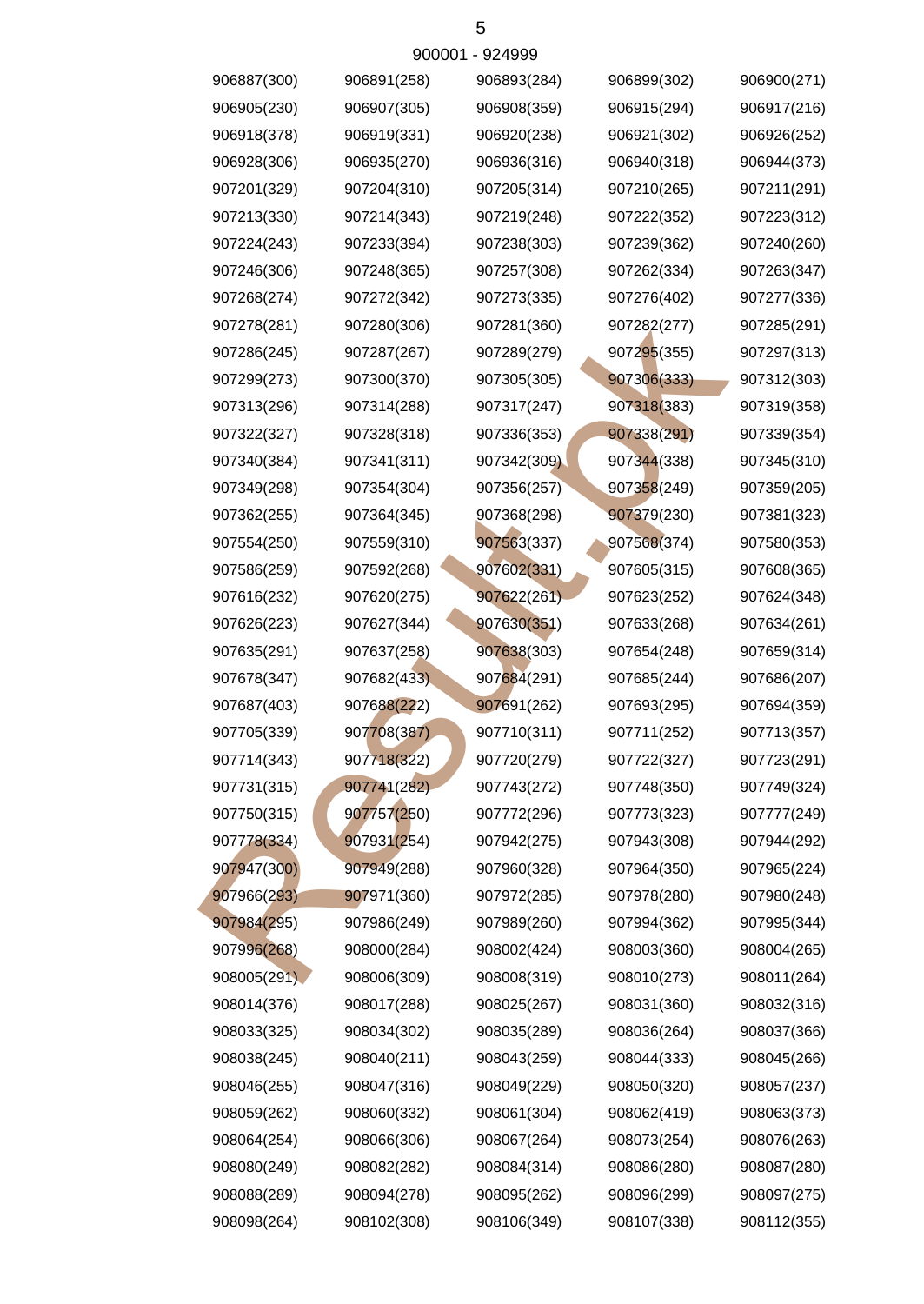| 908119(315) | 908120(307) | 908124(251) | 908127(290) | 908129(317) |
|-------------|-------------|-------------|-------------|-------------|
| 908130(241) | 908132(231) | 908136(264) | 908137(250) | 908138(264) |
| 908140(283) | 908141(339) | 908142(294) | 908143(299) | 908145(310) |
| 908155(325) | 908156(302) | 908158(312) | 908161(325) | 908162(305) |
| 908163(320) | 908164(332) | 908167(318) | 908168(302) | 908171(294) |
| 908172(337) | 908173(355) | 908176(294) | 908178(336) | 908179(292) |
| 908180(279) | 908182(239) | 908186(310) | 908189(360) | 908190(343) |
| 908195(282) | 908196(328) | 908197(268) | 908202(334) | 908203(310) |
| 908206(341) | 908207(367) | 908208(267) | 908210(315) | 908211(290) |
| 908215(305) | 908216(370) | 908217(358) | 908218(361) | 908219(314) |
| 908220(257) | 908222(314) | 908227(308) | 908228(353) | 908229(279) |
| 908239(297) | 908244(298) | 908245(253) | 908264(316) | 908265(233) |
| 908266(314) | 908272(341) | 908277(385) | 908281(230) | 908284(302) |
| 908287(296) | 908466(351) | 908467(395) | 908471(358) | 908472(364) |
| 908474(331) | 908475(420) | 908481(311) | 908483(258) | 908485(325) |
| 908487(335) | 908488(351) | 908489(277) | 908492(352) | 908495(300) |
| 908501(390) | 908502(325) | 908505(337) | 908506(356) | 908507(297) |
| 908511(263) | 908512(318) | 908517(344) | 908521(280) | 908522(285) |
| 908526(323) | 908527(313) | 908542(384) | 908548(345) | 908553(328) |
| 908554(254) | 908702(295) | 908704(287) | 908707(247) | 908709(346) |
| 908725(323) | 908741(250) | 908745(297) | 908747(258) | 908748(353) |
| 908751(293) | 908752(262) | 908753(313) | 908755(262) | 908759(340) |
| 908761(321) | 908763(377) | 908772(244) | 908773(305) | 908774(377) |
| 908775(338) | 908785(339) | 908786(363) | 908788(382) | 908789(360) |
| 908790(354) | 908792(277) | 908795(295) | 908796(253) | 908797(328) |
| 908800(322) | 908801(210) | 908803(263) | 908804(315) | 908805(341) |
| 908809(316) | 908811(287) | 908812(314) | 908814(241) | 908816(239) |
| 908817(214) | 908819(282) | 908825(307) | 908828(315) | 908842(271) |
| 908845(330) | 908852(397) | 908853(396) | 908854(390) | 908855(402) |
| 908857(357) | 908862(262) | 908868(308) | 908877(360) | 908878(366) |
| 908885(284) | 908888(368) | 908889(281) | 908895(343) | 908896(253) |
| 908898(341) | 908899(347) | 908900(332) | 908903(346) | 908904(297) |
| 908905(317) | 908907(296) | 908922(403) | 908926(292) | 908946(294) |
| 908947(314) | 908954(312) | 908969(288) | 908972(344) | 908975(273) |
| 909173(362) | 909174(292) | 909182(261) | 909183(263) | 909185(357) |
| 909186(330) | 909189(324) | 909190(296) | 909191(278) | 909196(293) |
| 909197(305) | 909198(329) | 909199(246) | 909201(290) | 909204(303) |
| 909205(279) | 909206(283) | 909207(313) | 909209(320) | 909210(254) |
| 909220(259) | 909226(313) | 909227(287) | 909228(253) | 909236(311) |
| 909238(320) | 909241(314) | 909243(331) | 909245(295) | 909247(298) |
| 909249(284) | 909258(344) | 909264(277) | 909284(251) | 909292(269) |
| 909299(273) | 909310(256) | 909313(227) | 909315(263) | 909316(349) |
| 909320(271) | 909321(213) | 909328(338) | 909339(347) | 909343(265) |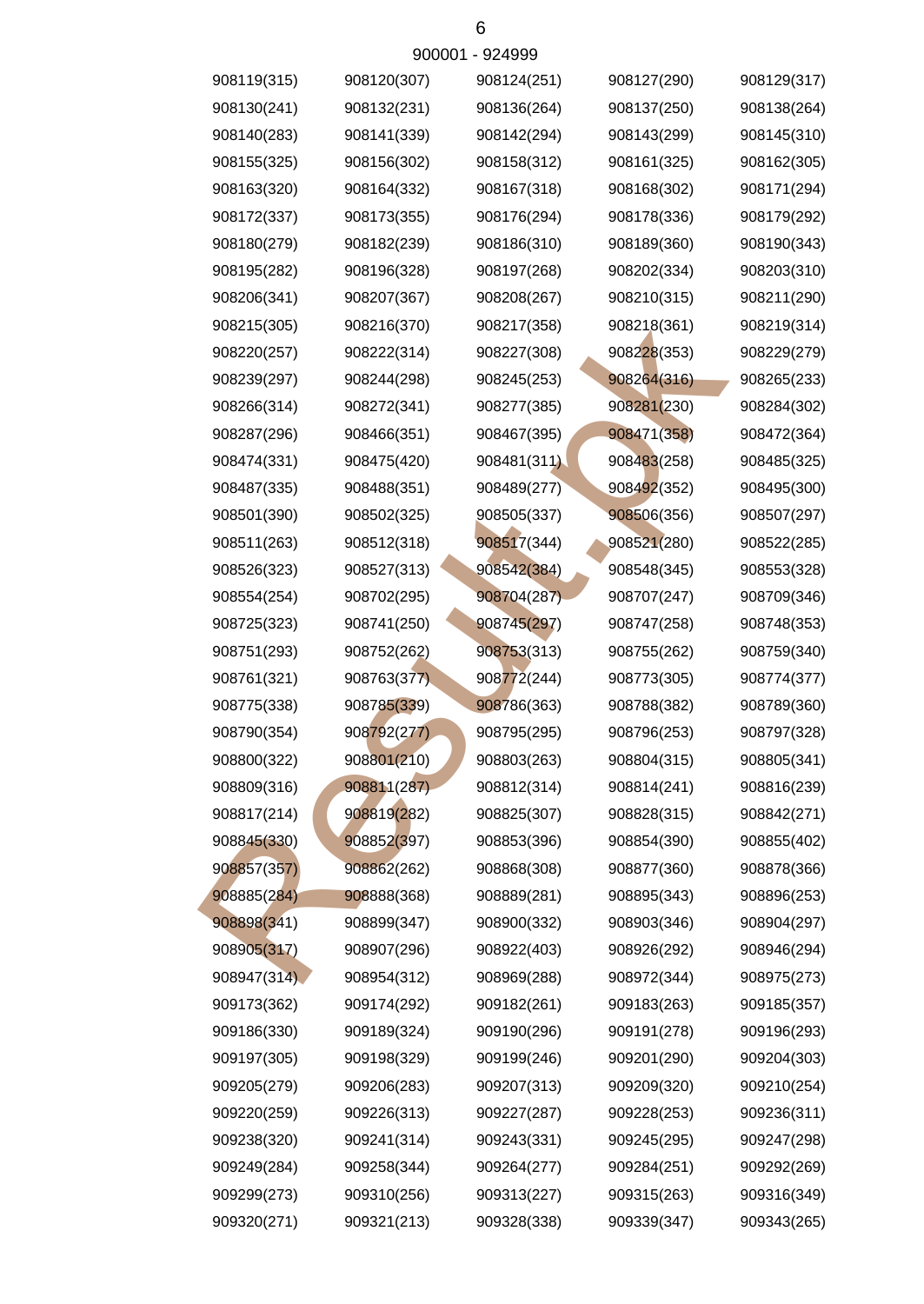| 909344(353) | 909359(262) | 909365(305) | 909369(347) | 909375(274) |
|-------------|-------------|-------------|-------------|-------------|
| 909376(353) | 909383(285) | 909385(324) | 909387(317) | 909388(243) |
| 909395(271) | 909405(304) | 909408(320) | 909411(355) | 909427(324) |
| 909429(336) | 909432(304) | 909433(255) | 909434(276) | 909436(308) |
| 909437(311) | 909445(343) | 909448(279) | 909449(319) | 909454(234) |
| 909462(390) | 909465(254) | 909466(304) | 909467(307) | 909474(320) |
| 909484(267) | 909485(260) | 909489(380) | 909493(287) | 909494(295) |
| 909496(276) | 909497(249) | 909498(317) | 909512(354) | 909515(317) |
| 909519(290) | 909528(302) | 909535(254) | 909543(282) | 909546(302) |
| 909547(280) | 909548(264) | 909549(323) | 909551(312) | 909554(214) |
| 909558(301) | 909559(283) | 909569(367) | 909577(365) | 909581(269) |
| 909583(339) | 909587(319) | 909588(263) | 909589(285) | 909590(284) |
| 909601(305) | 909605(272) | 909606(328) | 909607(356) | 909608(345) |
| 909611(334) | 909612(296) | 909618(358) | 909625(264) | 909629(333) |
| 909631(244) | 909637(230) | 909638(271) | 909641(347) | 909645(271) |
| 909646(303) | 909647(311) | 909648(268) | 909649(259) | 909651(299) |
| 909667(277) | 909668(272) | 909669(284) | 909677(297) | 909679(383) |
| 909689(374) | 909706(281) | 909732(324) | 909740(346) | 909743(338) |
| 909776(386) | 909779(376) | 909791(348) | 909818(351) | 909825(334) |
| 910001(272) | 910010(263) | 910016(294) | 910021(311) | 910026(223) |
| 910028(300) | 910030(305) | 910032(359) | 910033(369) | 910035(265) |
| 910202(340) | 910205(293) | 910206(294) | 910211(369) | 910218(342) |
| 910220(275) | 910221(379) | 910223(378) | 910228(324) | 910229(273) |
| 910243(337) | 910245(305) | 910246(290) | 910250(322) | 910251(390) |
| 910252(385) | 910253(309) | 910260(245) | 910266(270) | 910268(289) |
| 910272(263) | 910277(335) | 910280(231) | 910288(275) | 910453(217) |
| 910462(277) | 910476(393) | 910480(287) | 910481(305) | 910485(287) |
| 910490(309) | 910491(345) | 910492(298) | 910494(268) | 910495(357) |
| 910497(291) | 910499(284) | 910501(295) | 910504(327) | 910505(313) |
| 910511(273) | 910513(213) | 910514(332) | 910520(266) | 910522(359) |
| 910528(283) | 910529(278) | 910532(329) | 910534(317) | 910536(380) |
| 910552(296) | 910554(329) | 910557(371) | 910559(361) | 910565(285) |
| 910566(256) | 910572(263) | 910575(370) | 910576(286) | 910577(363) |
| 910583(398) | 910591(341) | 910601(325) | 910602(260) | 910604(362) |
| 910605(363) | 910606(313) | 910610(433) | 910611(418) | 910612(323) |
| 910614(246) | 910617(274) | 910619(275) | 910623(317) | 910624(334) |
| 910646(299) | 910648(370) | 910652(269) | 910657(310) | 910665(281) |
| 910666(292) | 910667(269) | 910672(294) | 910681(289) | 910682(271) |
| 910685(290) | 910689(273) | 910690(382) | 910692(273) | 910693(245) |
| 910801(338) | 910810(305) | 910812(291) | 910814(390) | 910817(276) |
| 910818(370) | 910821(303) | 910829(343) | 910833(342) | 910834(290) |
| 910844(323) | 910847(213) | 911013(333) | 911017(291) | 911019(350) |
| 911027(300) | 911029(380) | 911030(322) | 911035(268) | 911037(372) |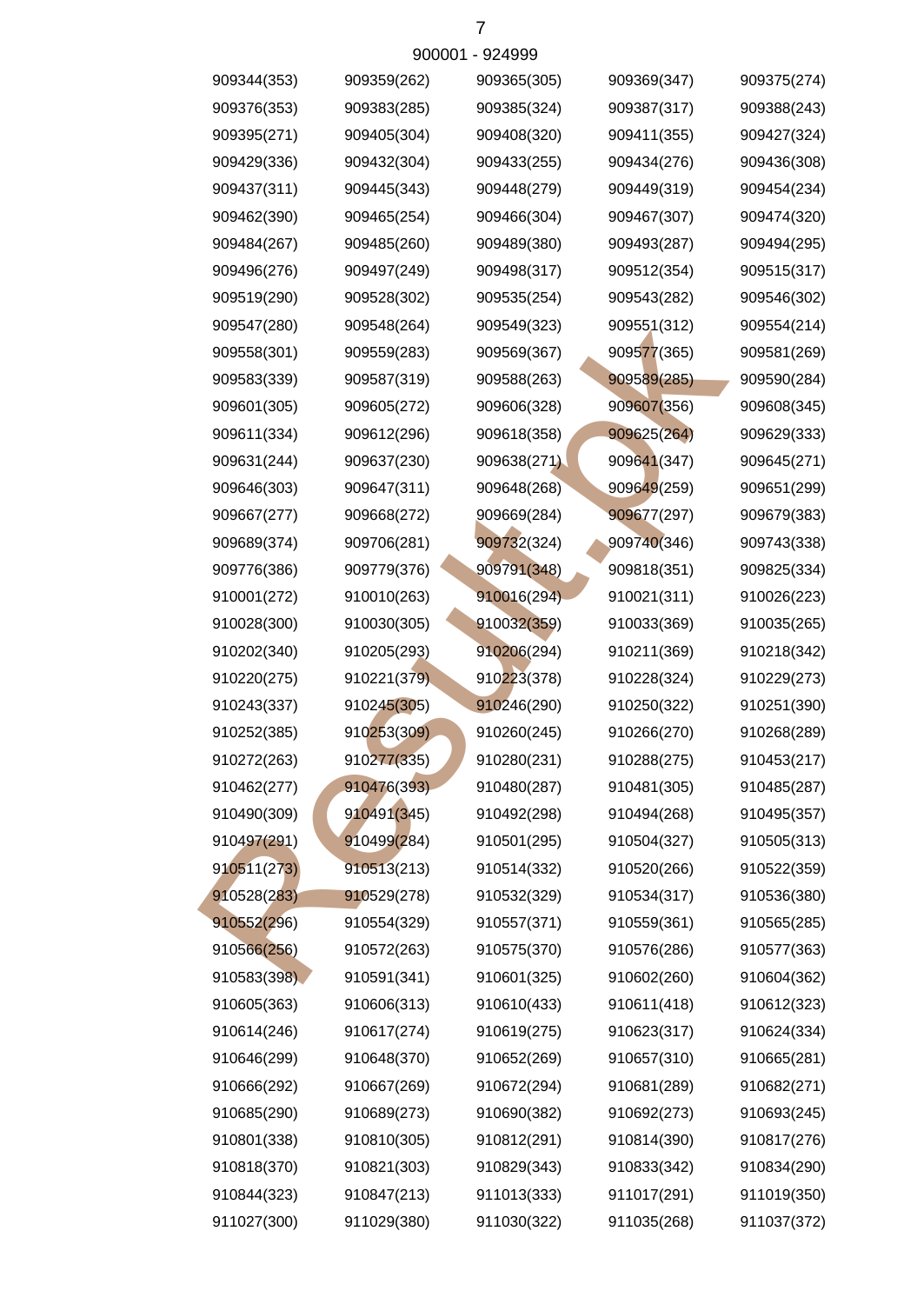|             |             | ANNNI - AT <del>U</del> AAA |             |             |
|-------------|-------------|-----------------------------|-------------|-------------|
| 911039(299) | 911041(281) | 911044(354)                 | 911061(309) | 911071(378) |
| 911072(333) | 911077(309) | 911078(250)                 | 911079(258) | 911084(219) |
| 911092(322) | 911098(310) | 911105(269)                 | 911108(277) | 911109(309) |
| 911111(251) | 911112(285) | 911116(315)                 | 911118(321) | 911119(319) |
| 911122(246) | 911124(314) | 911125(335)                 | 911129(339) | 911131(247) |
| 911132(273) | 911134(274) | 911138(340)                 | 911139(410) | 911142(276) |
| 911143(297) | 911147(260) | 911158(295)                 | 911162(305) | 911163(328) |
| 911168(291) | 911175(300) | 911176(313)                 | 911180(260) | 911183(258) |
| 911184(297) | 911185(380) | 911186(359)                 | 911352(255) | 911355(291) |
| 911364(350) | 911366(351) | 911367(308)                 | 911368(283) | 911369(349) |
| 911371(339) | 911375(303) | 911378(286)                 | 911379(301) | 911380(357) |
| 911381(287) | 911382(279) | 911383(240)                 | 911387(241) | 911388(343) |
| 911389(339) | 911392(295) | 911393(262)                 | 911394(286) | 911395(265) |
| 911396(301) | 911408(286) | 911409(242)                 | 911412(303) | 911413(304) |
| 911416(314) | 911418(336) | 911419(354)                 | 911422(284) | 911428(307) |
| 911429(305) | 911439(239) | 911442(287)                 | 911652(243) | 911655(278) |
| 911658(289) | 911661(263) | 911665(254)                 | 911672(262) | 911673(287) |
| 911674(303) | 911678(272) | 911679(257)                 | 911680(316) | 911681(296) |
| 911688(329) | 911690(248) | 911694(287)                 | 911698(278) | 911699(308) |
| 911700(285) | 911728(283) | ***********                 | *********** | *********** |
|             |             |                             |             |             |
| 900001(230) | 900002(192) | 900003(289)                 | 900004(280) | 900005(172) |
| 900009(204) | 900012(183) | 900015(220)                 | 900017(188) | 900018(225) |
| 900019(218) | 900025(330) | 900030(197)                 | 900031(190) | 900034(263) |
| 900035(268) | 900037(191) | 900039(201)                 | 900044(195) | 900045(196) |
| 900047(200) | 900048(198) | 900049(219)                 | 900051(189) | 900052(167) |
| 900054(198) | 900055(238) | 900056(218)                 | 900059(344) | 900060(216) |
| 900062(246) | 900063(256) | 900064(228)                 | 900067(219) | 900068(322) |
| 900072(199) | 900073(186) | 900076(198)                 | 900080(191) | 900085(283) |
| 900090(224) | 900095(193) | 900098(193)                 | 900099(284) | 900100(186) |
| 900102(288) | 900103(313) | 900104(324)                 | 900105(291) | 900109(167) |
| 900111(258) | 900130(203) | 900132(222)                 | 900136(277) | 900138(228) |
| 900142(161) | 900144(191) | 900148(189)                 | 900158(183) | 900160(221) |
| 900301(209) | 900303(208) | 900304(177)                 | 900305(170) | 900310(203) |

5 Papers

900443(166) 900444(229) 900450(167) 900452(192) 900453(259) 900429(199) 900430(194) 900431(220) 900433(229) 900435(180)

900404(191) 900414(191) 900418(267) 900421(260) 900424(247)

900379(205) 900392(177) 900395(199) 900397(219) 900403(178) 900361(181) 900362(188) 900369(251) 900373(202) 900376(221)

900321(198) 900327(184) 900335(156) 900336(182) 900337(191) 900312(198) 900316(239) 900318(259) 900319(230) 900320(199)

900339(167) 900351(193) 900356(170) 900358(242) 900360(190)

900456(180) 900458(214) 900464(223) 900466(167) 900471(173)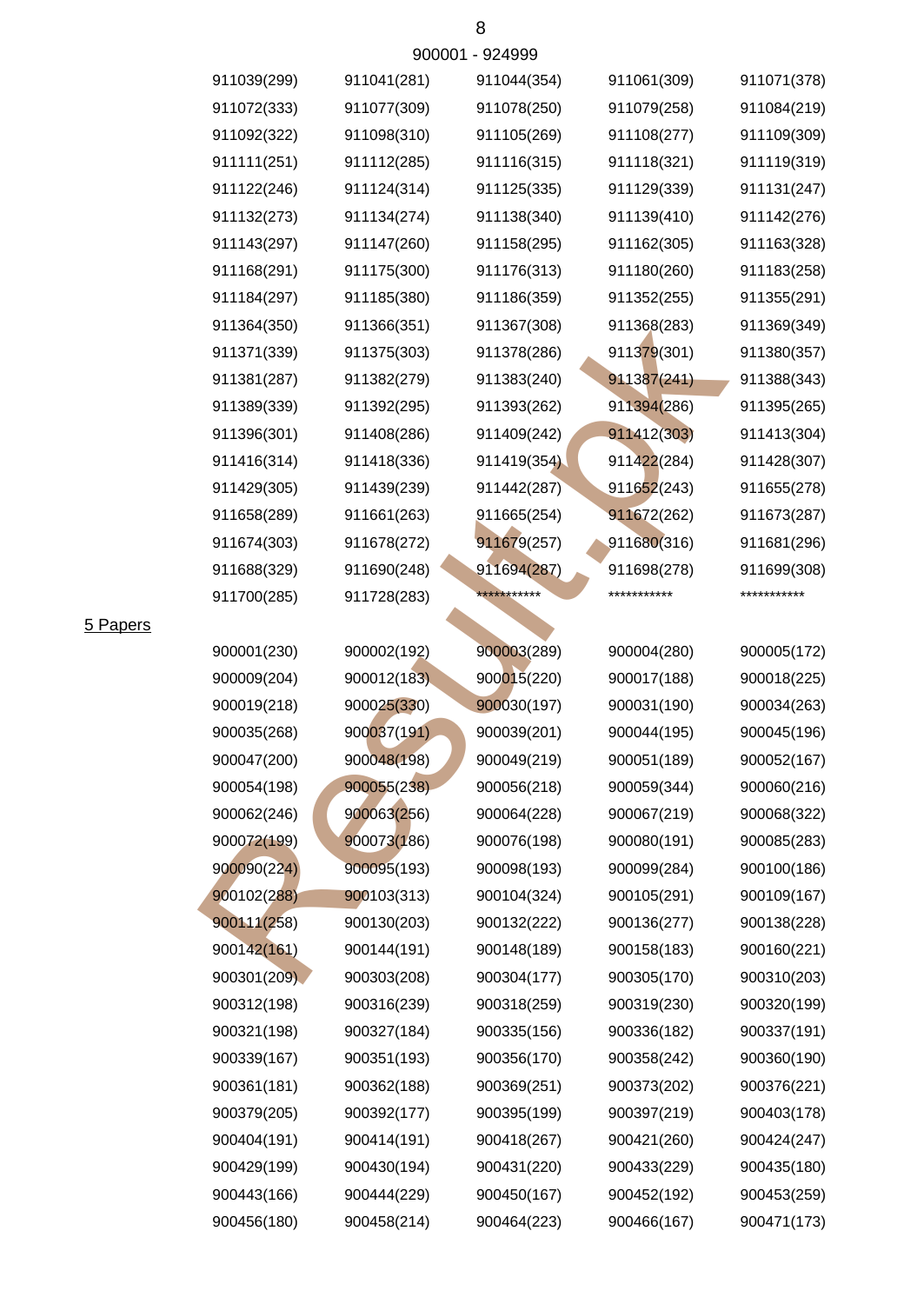| 900472(165) | 900475(261) | 900478(208) | 900479(211) | 900601(210) |
|-------------|-------------|-------------|-------------|-------------|
| 900602(218) | 900603(202) | 900606(213) | 900611(182) | 900613(226) |
| 900614(264) | 900615(274) | 900617(283) | 900620(189) | 900621(186) |
| 900625(189) | 900626(285) | 900635(168) | 900637(170) | 900643(212) |
| 900644(201) | 900645(188) | 900649(202) | 900650(251) | 900654(191) |
| 900657(185) | 900658(164) | 900662(195) | 900663(226) | 900664(270) |
| 900667(232) | 900675(185) | 900676(216) | 900677(174) | 900679(181) |
| 900680(180) | 900684(318) | 900685(193) | 900686(314) | 900688(251) |
| 900689(175) | 900690(178) | 900692(255) | 900693(210) | 900695(206) |
| 900701(222) | 900703(206) | 900704(195) | 900708(219) | 900709(286) |
| 900710(168) | 900712(220) | 900715(192) | 900716(202) | 900725(232) |
| 900732(171) | 900741(206) | 900750(289) | 900751(285) | 900753(265) |
| 900759(290) | 900761(293) | 900762(290) | 900764(274) | 900769(304) |
| 900771(265) | 900776(214) | 900779(278) | 900780(209) | 900781(326) |
| 900783(214) | 900791(193) | 900792(189) | 900798(189) | 900804(204) |
| 900806(239) | 900960(200) | 900961(214) | 900963(239) | 900967(239) |
| 900975(179) | 900981(189) | 900983(219) | 900984(198) | 900986(217) |
| 900989(234) | 900992(180) | 901006(188) | 901007(200) | 901008(194) |
| 901009(194) | 901010(298) | 901013(203) | 901017(169) | 901018(173) |
| 901019(197) | 901028(181) | 901029(234) | 901038(192) | 901041(245) |
| 901042(315) | 901047(192) | 901049(239) | 901054(176) | 901055(199) |
| 901060(165) | 901062(194) | 901070(234) | 901074(236) | 901082(247) |
| 901083(164) | 901088(280) | 901208(215) | 901209(229) | 901210(209) |
| 901214(178) | 901217(213) | 901221(225) | 901223(222) | 901233(246) |
| 901234(176) | 901235(204) | 901240(193) | 901241(311) | 901242(256) |
| 901244(233) | 901245(186) | 901246(243) | 901247(261) | 901249(189) |
| 901252(285) | 901256(199) | 901260(264) | 901265(258) | 901266(231) |
| 901268(199) | 901279(207) | 901284(200) | 901291(175) | 901292(234) |
| 901301(220) | 901306(216) | 901309(243) | 901310(189) | 901315(253) |
| 901320(228) | 901453(259) | 901479(228) | 901481(218) | 901500(178) |
| 901510(220) | 901515(223) | 901529(255) | 901530(304) | 901531(302) |
| 901533(290) | 901535(314) | 901566(260) | 901702(224) | 901703(167) |
| 901706(187) | 901714(228) | 901723(157) | 901732(234) | 901733(235) |
| 901734(193) | 901746(245) | 901756(283) | 901762(157) | 901769(242) |
| 901770(174) | 901772(213) | 901776(215) | 901777(256) | 901782(191) |
| 901786(167) | 901799(296) | 901800(291) | 901801(251) | 901803(229) |
| 901804(311) | 901805(189) | 901806(199) | 901814(161) | 901817(171) |
| 901818(180) | 901823(173) | 901824(203) | 901825(222) | 901831(210) |
| 901834(173) | 901835(152) | 901836(218) | 901841(242) | 901848(170) |
| 901854(166) | 902005(228) | 902009(180) | 902022(296) | 902023(220) |
| 902101(189) | 902110(210) | 902122(240) | 902125(223) | 902147(231) |
| 902197(251) | 902203(219) | 902205(233) | 902208(203) | 902211(209) |
| 902214(223) | 902227(251) | 902228(228) | 902233(159) | 902235(222) |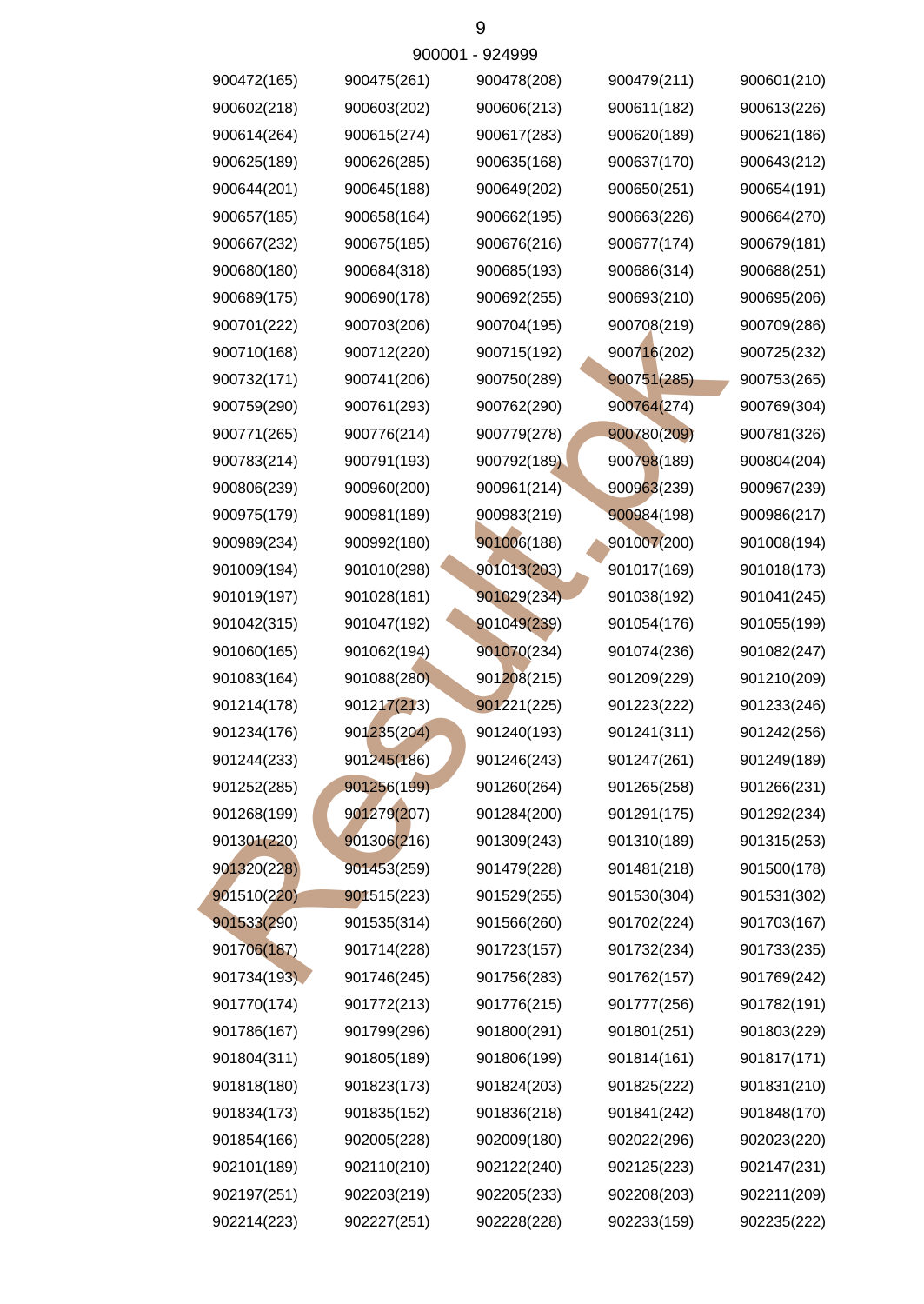| 902239(246) | 902242(300) | 902247(301) | 902249(284) | 902260(303) |
|-------------|-------------|-------------|-------------|-------------|
| 902272(174) | 902294(241) | 902298(218) | 902310(227) | 902317(221) |
| 902320(261) | 902323(268) | 902333(304) | 902334(187) | 902423(197) |
| 902426(193) | 902463(204) | 902464(181) | 902465(172) | 902470(199) |
| 902471(210) | 902472(169) | 902473(209) | 902474(201) | 902475(207) |
| 902479(176) | 902481(187) | 902482(218) | 902484(200) | 902485(202) |
| 902488(212) | 902491(191) | 902492(241) | 902493(245) | 902496(198) |
| 902500(173) | 902502(179) | 902506(179) | 902508(234) | 902513(217) |
| 902521(209) | 902523(192) | 902525(242) | 902546(208) | 902551(185) |
| 902562(212) | 902564(241) | 902565(250) | 902566(245) | 902568(190) |
| 902570(193) | 902575(189) | 902576(190) | 902577(192) | 902580(281) |
| 902582(206) | 902583(184) | 902585(196) | 902586(193) | 902587(165) |
| 902589(197) | 902594(198) | 902597(177) | 902603(205) | 902605(175) |
| 902607(179) | 902610(187) | 902612(202) | 902613(210) | 902618(182) |
| 902621(194) | 902623(180) | 902628(205) | 902635(201) | 902637(211) |
| 902641(165) | 902643(188) | 902647(181) | 902649(196) | 902650(226) |
| 902651(194) | 902653(209) | 902655(244) | 902656(175) | 902657(194) |
| 902658(180) | 902659(216) | 902665(203) | 902668(291) | 902672(198) |
| 902684(252) | 902685(287) | 902686(180) | 902687(246) | 902689(239) |
| 902691(261) | 902692(289) | 902695(202) | 902696(259) | 902699(268) |
| 902702(224) | 902703(199) | 902704(192) | 902706(199) | 902707(190) |
| 902708(224) | 902710(234) | 902711(184) | 902712(175) | 902715(180) |
| 902717(185) | 902718(186) | 902719(178) | 902725(282) | 902727(320) |
| 902730(306) | 902731(274) | 902732(293) | 902733(317) | 902738(274) |
| 902739(316) | 902740(306) | 902741(309) | 902742(307) | 902743(318) |
| 902745(326) | 902747(327) | 902748(291) | 902749(284) | 902750(259) |
| 902751(330) | 902752(290) | 902754(295) | 902756(285) | 902760(282) |
| 902761(282) | 902764(294) | 902768(313) | 902769(249) | 902770(266) |
| 902771(307) | 902772(268) | 902773(267) | 902774(238) | 902777(302) |
| 902779(301) | 902781(183) | 902787(237) | 902791(199) | 902794(177) |
| 902796(212) | 902815(198) | 902816(202) | 902817(151) | 902820(211) |
| 902823(309) | 902825(185) | 902830(193) | 902837(191) | 902839(200) |
| 902841(165) | 902842(194) | 902844(225) | 902846(179) | 902849(225) |
| 902851(176) | 902853(201) | 902854(193) | 902855(261) | 902856(199) |
| 902857(204) | 902858(213) | 902859(176) | 902860(214) | 902865(170) |
| 902868(177) | 902872(254) | 902878(182) | 902879(170) | 902880(214) |
| 903001(291) | 903002(257) | 903006(235) | 903101(236) | 903104(234) |
| 903105(234) | 903106(234) | 903113(225) | 903115(244) | 903116(209) |
| 903119(186) | 903122(235) | 903130(224) | 903133(301) | 903134(271) |
| 903140(283) | 903146(201) | 903147(178) | 903152(214) | 903156(208) |
| 903169(202) | 903271(240) | 903274(255) | 903275(204) | 903276(276) |
| 903278(262) | 903279(241) | 903282(274) | 903284(272) | 903285(242) |
| 903286(212) | 903289(197) | 903291(218) | 903293(231) | 903294(324) |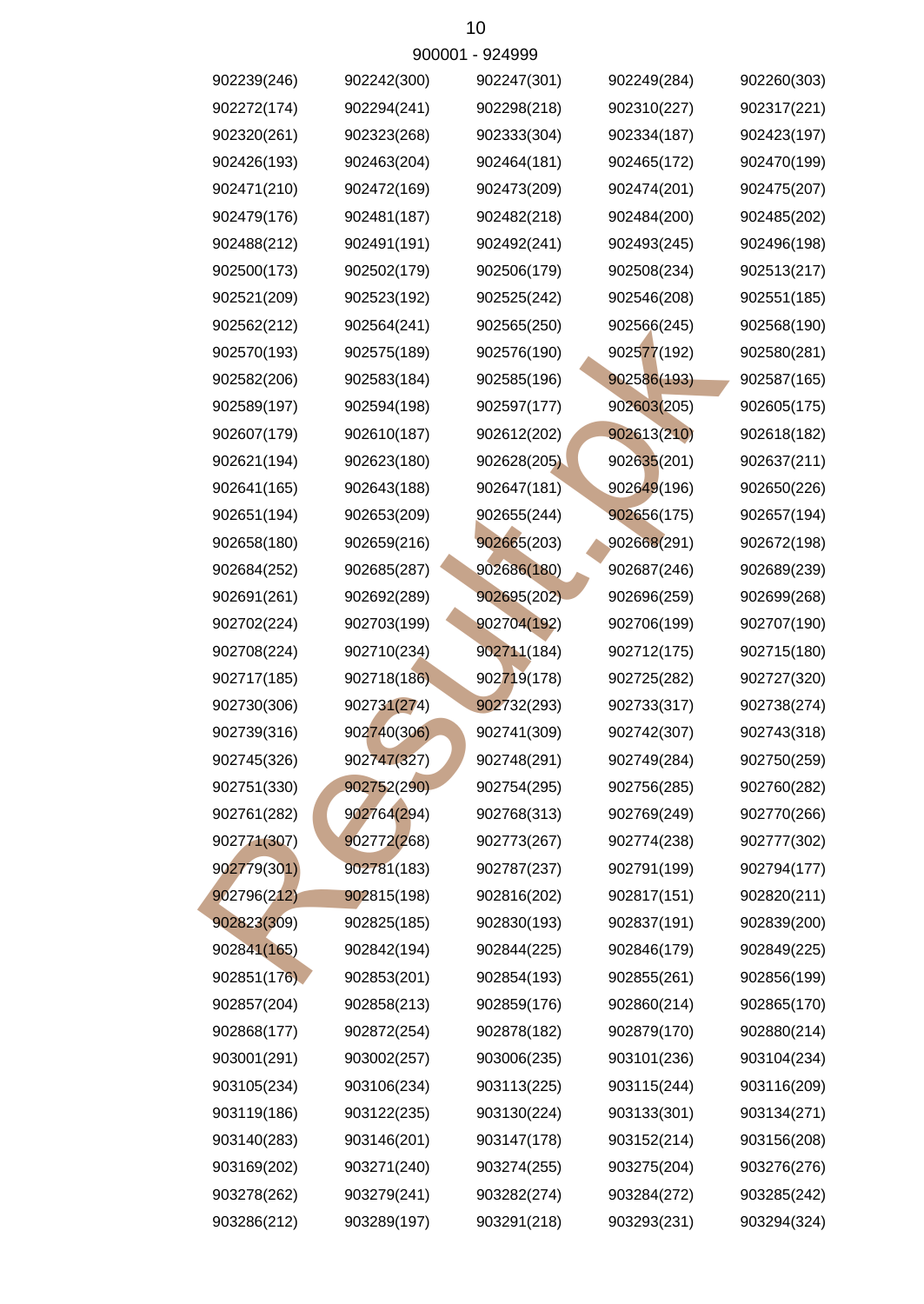|             | <u>JUUU 1</u> | ◡▃┭◡◡◡      |             |             |
|-------------|---------------|-------------|-------------|-------------|
| 903298(216) | 903299(213)   | 903305(220) | 903312(300) | 903314(274) |
| 903315(292) | 903316(256)   | 903317(224) | 903318(280) | 903319(234) |
| 903320(241) | 903323(308)   | 903324(316) | 903326(183) | 903327(235) |
| 903328(211) | 903329(226)   | 903332(182) | 903334(195) | 903336(250) |
| 903337(274) | 903338(203)   | 903341(214) | 903347(269) | 903349(278) |
| 903355(319) | 903363(202)   | 903366(208) | 903368(181) | 903378(177) |
| 903389(178) | 903517(155)   | 903520(320) | 903523(290) | 903524(267) |
| 903525(333) | 903527(240)   | 903530(279) | 903531(263) | 903533(256) |
| 903537(232) | 903636(161)   | 903637(163) | 903653(187) | 903660(236) |
| 903663(301) | 903670(219)   | 903671(237) | 903674(201) | 903681(218) |
| 903683(166) | 903698(257)   | 903700(285) | 903703(181) | 903706(275) |
| 903718(162) | 903729(247)   | 903833(205) | 903838(200) | 903842(187) |
| 903844(224) | 903847(247)   | 903862(252) | 903864(234) | 903865(226) |
| 903866(213) | 903869(230)   | 903873(181) | 903874(196) | 903875(205) |
| 903878(209) | 903879(233)   | 903886(204) | 903887(203) | 903888(194) |
| 903890(239) | 903891(206)   | 903894(194) | 903896(220) | 903898(191) |
| 903900(235) | 903901(316)   | 903902(237) | 903904(236) | 903905(205) |
| 903906(220) | 903909(216)   | 903913(248) | 903919(259) | 903928(214) |
| 903933(175) | 903934(238)   | 903936(226) | 903941(216) | 903943(242) |
| 903955(198) | 903960(210)   | 903963(241) | 903964(230) | 903970(179) |
| 903972(239) | 903973(185)   | 903975(255) | 903980(203) | 903981(199) |
| 903983(183) | 904152(181)   | 904156(210) | 904159(208) | 904160(178) |
| 904161(176) | 904163(201).  | 904170(212) | 904179(194) | 904183(207) |
| 904184(185) | 904187(236)   | 904191(199) | 904195(192) | 904197(197) |
| 904199(187) | 904204(194)   | 904205(220) | 904206(186) | 904207(245) |
| 904208(255) | 904216(191)   | 904218(170) | 904225(316) | 904226(231) |
| 904229(188) | 904231(237)   | 904233(195) | 904235(241) | 904238(198) |
| 904240(232) | 904242(201)   | 904245(221) | 904246(237) | 904247(177) |
| 904251(211) | 904256(228)   | 904258(203) | 904266(182) | 904267(182) |
| 904268(199) | 904269(223)   | 904273(212) | 904276(198) | 904278(215) |
| 904279(181) | 904282(203)   | 904287(185) | 904288(255) | 904291(213) |
| 904292(208) | 904502(299)   | 904506(295) | 904507(239) | 904508(250) |
| 904510(242) | 904519(238)   | 904520(272) | 905001(210) | 905009(210) |
| 905013(244) | 905014(239)   | 905017(228) | 905020(178) | 905026(183) |
| 905028(224) | 905029(172)   | 905030(234) | 905034(267) | 905038(188) |
| 905039(196) | 905043(198)   | 905049(266) | 905051(179) | 905052(202) |
| 905054(212) | 905058(215)   | 905062(195) | 905084(280) | 905090(229) |
| 905094(222) | 905098(220)   | 905105(230) | 905107(198) | 905117(234) |
| 905120(221) | 905121(224)   | 905124(231) | 905125(186) | 905126(232) |
| 905127(308) | 905131(290)   | 905135(230) | 905139(231) | 905150(176) |
| 905153(231) | 905154(242)   | 905155(257) | 905157(172) | 905160(229) |
| 905165(188) | 905166(203)   | 905169(165) | 905173(222) | 905175(263) |
| 905176(220) | 905177(255)   | 905182(172) | 905183(174) | 905186(248) |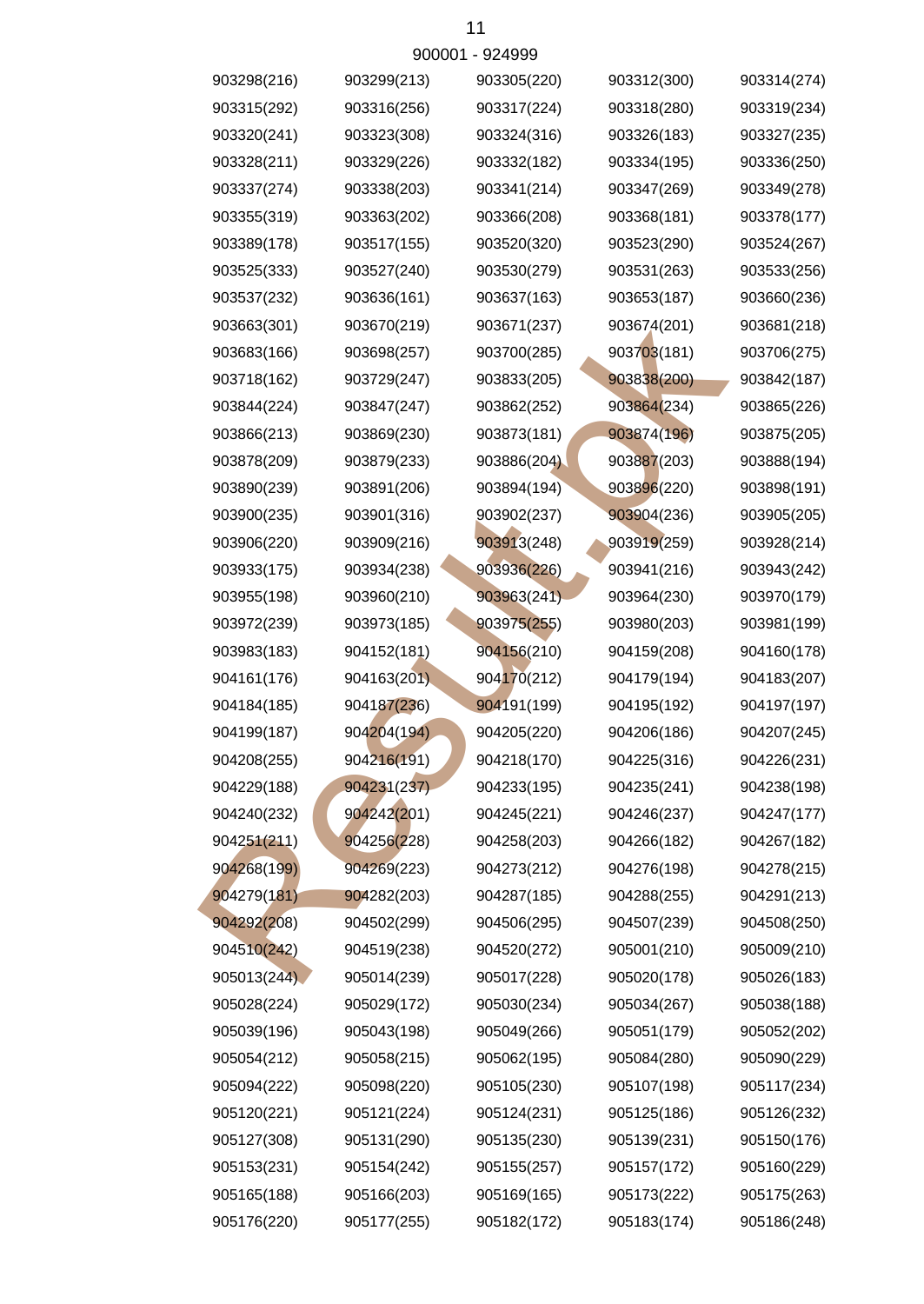|             | <u>JUUU 1</u> | ◡▃┭◡◡◡      |             |             |
|-------------|---------------|-------------|-------------|-------------|
| 905187(185) | 905188(268)   | 905189(242) | 905192(223) | 905193(234) |
| 905194(184) | 905196(176)   | 905199(215) | 905204(254) | 905205(226) |
| 905210(232) | 905215(211)   | 905223(213) | 905227(203) | 905230(233) |
| 905236(277) | 905237(211)   | 905238(218) | 905243(218) | 905244(233) |
| 905245(198) | 905248(224)   | 905253(241) | 905254(219) | 905258(216) |
| 905262(157) | 905263(227)   | 905264(236) | 905266(222) | 905268(218) |
| 905270(266) | 905271(178)   | 905273(205) | 905275(185) | 905281(249) |
| 905282(209) | 905284(248)   | 905285(247) | 905286(224) | 905291(232) |
| 905293(257) | 905294(237)   | 905296(196) | 905300(321) | 905301(343) |
| 905308(296) | 905311(315)   | 905314(220) | 905316(231) | 905327(243) |
| 905328(284) | 905331(238)   | 905335(209) | 905336(187) | 905342(257) |
| 905348(170) | 905352(190)   | 905357(181) | 905359(199) | 905360(191) |
| 905363(177) | 905366(218)   | 905370(241) | 905372(236) | 905379(210) |
| 905386(301) | 905394(244)   | 905396(228) | 905397(245) | 905398(230) |
| 905399(269) | 905402(304)   | 905404(261) | 905603(311) | 905610(211) |
| 905613(188) | 905622(173)   | 905623(172) | 905625(267) | 905629(245) |
| 905645(269) | 905654(232)   | 905661(218) | 905663(239) | 905676(237) |
| 905679(220) | 905682(208)   | 905686(197) | 905695(253) | 905697(244) |
| 905701(222) | 905702(235)   | 905707(224) | 905708(249) | 905718(231) |
| 905719(221) | 905721(191)   | 905729(325) | 905733(343) | 905736(268) |
| 905739(214) | 905740(266)   | 905745(203) | 905754(247) | 905763(222) |
| 905772(230) | 905778(201)   | 905779(220) | 905789(264) | 905790(168) |
| 905798(213) | 905803(178)   | 905805(218) | 905821(185) | 905830(164) |
| 905837(204) | 905845(198)   | 905846(327) | 905850(188) | 905851(250) |
| 905854(188) | 905861(201)   | 905862(192) | 906003(209) | 906005(209) |
| 906006(295) | 906007(286)   | 906010(277) | 906012(210) | 906014(177) |
| 906016(234) | 906017(315)   | 906019(262) | 906021(205) | 906024(189) |
| 906026(230) | 906028(252)   | 906029(205) | 906031(240) | 906032(213) |
| 906036(256) | 906052(219)   | 906055(232) | 906063(193) | 906074(191) |
| 906078(210) | 906080(192)   | 906081(224) | 906082(262) | 906083(233) |
| 906086(220) | 906087(262)   | 906090(214) | 906092(246) | 906094(253) |
| 906098(231) | 906100(250)   | 906106(204) | 906109(210) | 906111(201) |
| 906113(207) | 906118(209)   | 906125(194) | 906129(224) | 906133(208) |
| 906138(182) | 906139(172)   | 906143(189) | 906152(168) | 906155(201) |
| 906156(185) | 906158(172)   | 906164(225) | 906168(213) | 906178(264) |
| 906180(185) | 906181(180)   | 906182(180) | 906183(263) | 906185(211) |
| 906186(221) | 906187(257)   | 906192(225) | 906193(204) | 906195(176) |
| 906197(212) | 906198(216)   | 906200(254) | 906201(222) | 906202(188) |
| 906205(203) | 906212(234)   | 906215(215) | 906217(236) | 906218(245) |
| 906219(262) | 906220(228)   | 906222(225) | 906223(205) | 906225(235) |
| 906226(240) | 906227(209)   | 906231(222) | 906234(212) | 906239(193) |
| 906244(183) | 906247(165)   | 906248(227) | 906250(235) | 906253(278) |
| 906254(231) | 906260(186)   | 906262(245) | 906263(212) | 906264(167) |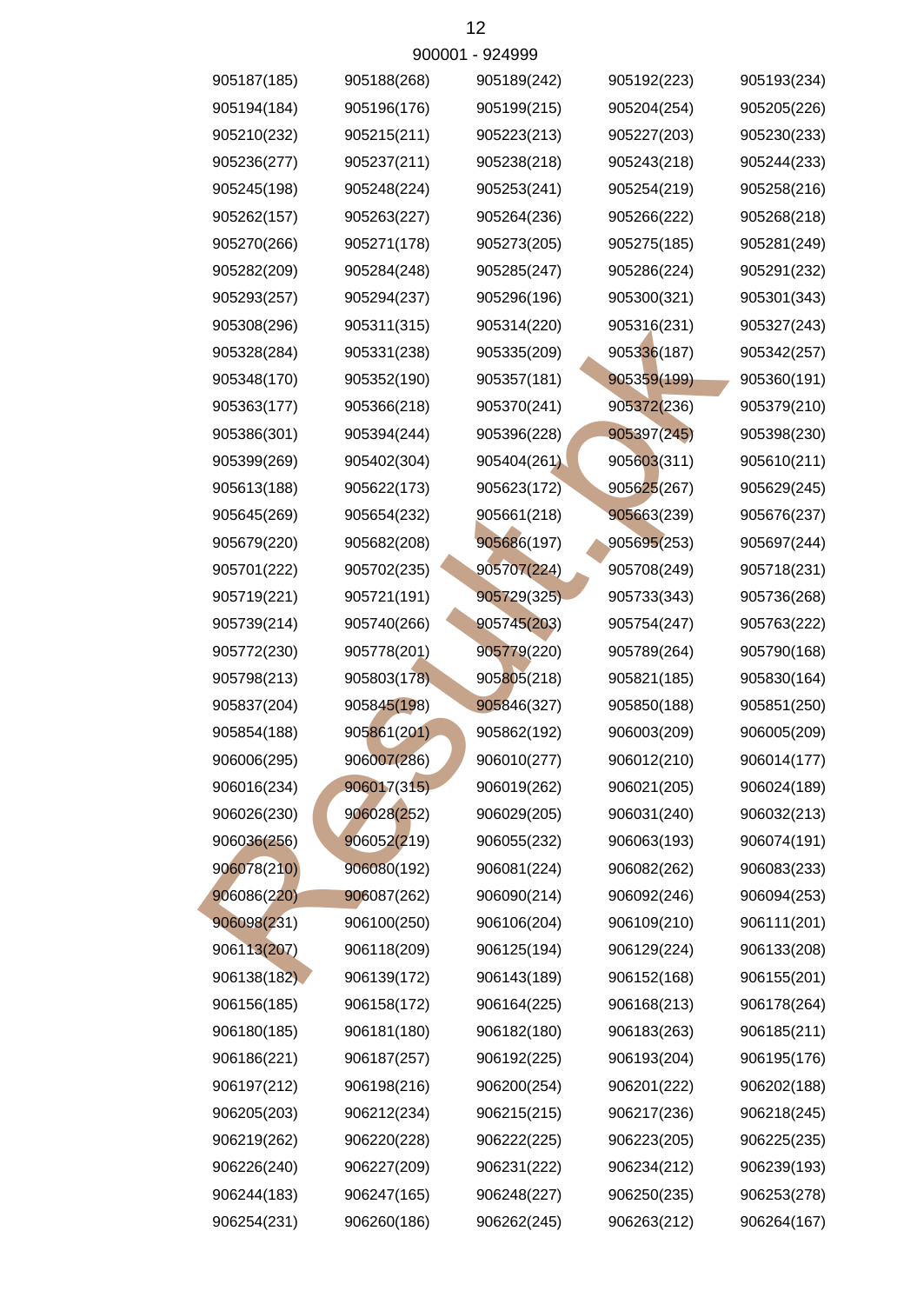| 906266(201) | 906267(183) | 906268(188) | 906269(217) | 906270(194) |
|-------------|-------------|-------------|-------------|-------------|
| 906271(204) | 906272(302) | 906277(270) | 906280(228) | 906281(239) |
| 906282(241) | 906283(216) | 906287(239) | 906292(187) | 906299(231) |
| 906302(164) | 906305(233) | 906306(239) | 906315(193) | 906316(211) |
| 906317(224) | 906324(227) | 906326(328) | 906333(232) | 906338(296) |
| 906339(273) | 906342(263) | 906343(216) | 906346(211) | 906348(238) |
| 906351(212) | 906352(223) | 906353(225) | 906354(231) | 906355(241) |
| 906356(282) | 906359(251) | 906360(307) | 906361(235) | 906364(200) |
| 906365(205) | 906367(267) | 906368(263) | 906371(200) | 906373(278) |
| 906374(261) | 906376(281) | 906379(178) | 906380(250) | 906381(181) |
| 906382(266) | 906386(285) | 906389(214) | 906390(194) | 906623(162) |
| 906626(211) | 906628(219) | 906631(221) | 906633(221) | 906643(262) |
| 906647(213) | 906650(202) | 906658(209) | 906661(181) | 906666(194) |
| 906671(208) | 906672(223) | 906675(180) | 906680(196) | 906683(190) |
| 906685(206) | 906687(251) | 906688(228) | 906690(223) | 906691(275) |
| 906692(210) | 906693(238) | 906698(172) | 906699(202) | 906706(194) |
| 906711(201) | 906718(204) | 906723(182) | 906725(200) | 906738(212) |
| 906743(199) | 906751(206) | 906752(168) | 906760(190) | 906762(287) |
| 906767(227) | 906771(247) | 906772(179) | 906775(336) | 906777(247) |
| 906778(290) | 906782(174) | 906784(241) | 906785(217) | 906790(294) |
| 906791(217) | 906792(282) | 906793(272) | 906794(224) | 906795(217) |
| 906796(254) | 906799(326) | 906802(242) | 906803(187) | 906815(202) |
| 906816(242) | 906821(194) | 906833(223) | 906839(250) | 906843(245) |
| 906849(299) | 906878(203) | 906879(187) | 906880(181) | 906882(289) |
| 906886(236) | 906889(217) | 906890(268) | 906892(203) | 906901(236) |
| 906903(226) | 906904(203) | 906906(227) | 906909(221) | 906912(174) |
| 906913(267) | 906914(225) | 906931(302) | 906937(208) | 906941(180) |
| 906947(184) | 907218(228) | 907231(222) | 907236(275) | 907237(306) |
| 907241(241) | 907242(347) | 907244(293) | 907247(194) | 907264(189) |
| 907265(190) | 907266(196) | 907269(193) | 907270(218) | 907271(233) |
| 907275(267) | 907283(259) | 907288(250) | 907291(216) | 907292(204) |
| 907294(181) | 907298(249) | 907302(199) | 907303(201) | 907304(240) |
| 907307(229) | 907320(204) | 907326(226) | 907329(194) | 907331(229) |
| 907332(221) | 907333(226) | 907334(200) | 907355(172) | 907365(200) |
| 907366(169) | 907367(212) | 907369(217) | 907371(225) | 907377(206) |
| 907378(261) | 907385(259) | 907386(284) | 907388(217) | 907552(262) |
| 907557(293) | 907561(204) | 907570(242) | 907571(204) | 907584(226) |
| 907588(249) | 907593(270) | 907594(247) | 907597(238) | 907598(240) |
| 907610(268) | 907613(279) | 907614(241) | 907618(218) | 907625(207) |
| 907629(214) | 907639(213) | 907646(170) | 907668(251) | 907670(206) |
| 907671(177) | 907673(193) | 907679(301) | 907680(274) | 907683(281) |
| 907689(164) | 907690(211) | 907692(240) | 907696(221) | 907697(222) |
| 907698(177) | 907702(160) | 907715(198) | 907717(174) | 907719(197) |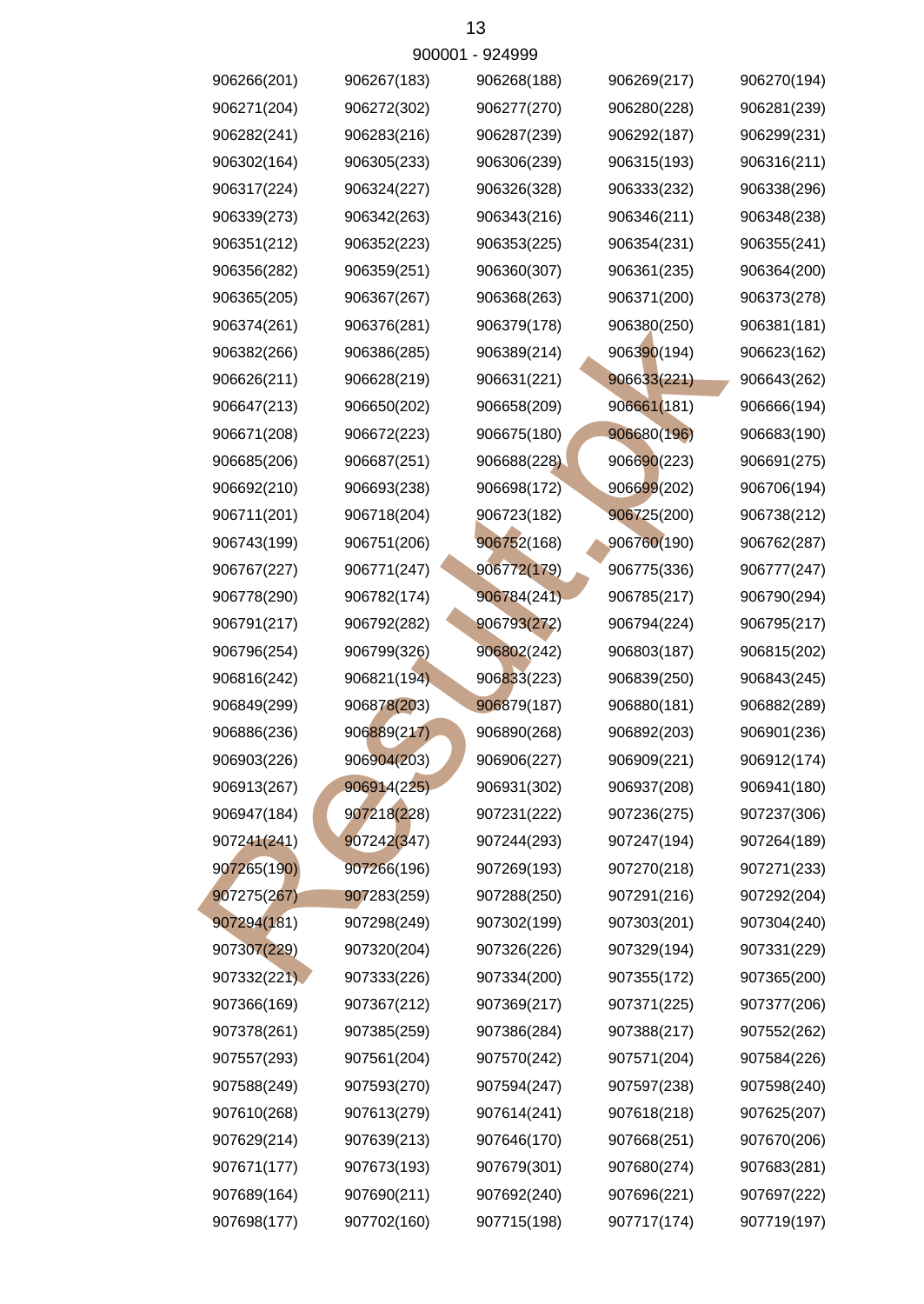|             |             | <u> วบบบบ i - ว∠ฯววว</u> |             |             |
|-------------|-------------|--------------------------|-------------|-------------|
| 907727(185) | 907728(209) | 907730(217)              | 907732(193) | 907735(189) |
| 907736(235) | 907737(291) | 907740(230)              | 907744(179) | 907745(202) |
| 907746(200) | 907747(171) | 907751(274)              | 907752(214) | 907753(305) |
| 907755(175) | 907758(236) | 907759(193)              | 907763(222) | 907774(236) |
| 907776(190) | 907779(257) | 907936(203)              | 907938(209) | 907941(190) |
| 907945(211) | 907946(212) | 907948(234)              | 907950(232) | 907953(253) |
| 907955(184) | 907956(222) | 907957(203)              | 907962(267) | 907963(228) |
| 907967(193) | 907981(176) | 907982(221)              | 907983(160) | 907985(201) |
| 907990(203) | 907992(280) | 907993(240)              | 907999(247) | 908001(227) |
| 908007(206) | 908009(225) | 908012(239)              | 908019(193) | 908020(180) |
| 908021(288) | 908022(243) | 908027(221)              | 908028(190) | 908029(267) |
| 908030(245) | 908039(227) | 908042(203)              | 908056(178) | 908065(281) |
| 908068(225) | 908069(222) | 908070(216)              | 908074(196) | 908077(173) |
| 908081(190) | 908083(247) | 908085(172)              | 908089(219) | 908090(242) |
| 908091(223) | 908092(187) | 908093(220)              | 908100(254) | 908104(219) |
| 908105(225) | 908110(199) | 908111(232)              | 908118(202) | 908121(222) |
| 908122(221) | 908123(178) | 908125(205)              | 908126(229) | 908128(232) |
| 908131(171) | 908133(206) | 908135(231)              | 908144(283) | 908150(185) |
| 908154(224) | 908157(234) | 908159(195)              | 908160(241) | 908165(187) |
| 908169(227) | 908170(160) | 908177(280)              | 908181(179) | 908185(229) |
| 908187(266) | 908188(273) | 908191(285)              | 908192(262) | 908193(223) |
| 908194(222) | 908199(206) | 908200(268)              | 908201(214) | 908205(191) |
| 908221(234) | 908224(246) | 908230(229)              | 908232(190) | 908233(223) |
| 908234(231) | 908235(240) | 908236(317)              | 908240(204) | 908246(233) |
| 908247(293) | 908248(232) | 908250(224)              | 908253(205) | 908254(157) |
| 908258(236) | 908259(199) | 908261(287)              | 908262(180) | 908263(243) |
| 908267(244) | 908268(204) | 908269(210)              | 908270(221) | 908271(203) |
| 908279(261) | 908282(251) | 908283(222)              | 908285(265) | 908288(250) |
| 908463(272) | 908465(264) | 908468(248)              | 908470(286) | 908477(262) |
| 908478(259) | 908479(254) | 908480(245)              | 908490(218) | 908491(193) |
| 908493(225) | 908494(189) | 908496(274)              | 908497(219) | 908498(256) |
| 908500(242) | 908503(272) | 908504(252)              | 908508(267) | 908516(201) |
| 908519(321) | 908523(222) | 908525(264)              | 908528(204) | 908533(244) |
| 908535(222) | 908539(263) | 908540(237)              | 908543(259) | 908546(278) |
| 908549(227) | 908550(238) | 908703(245)              | 908705(241) | 908708(169) |
| 908711(225) | 908713(254) | 908715(249)              | 908721(237) | 908722(248) |
| 908723(208) | 908732(175) | 908733(277)              | 908737(211) | 908738(188) |
| 908744(164) | 908746(232) | 908764(251)              | 908771(192) | 908776(179) |
| 908777(207) | 908778(242) | 908784(220)              | 908791(185) | 908793(254) |
| 908794(201) | 908798(235) | 908802(245)              | 908808(191) | 908810(229) |
| 908813(262) | 908822(206) | 908823(270)              | 908826(212) | 908827(181) |
| 908830(228) | 908835(229) | 908840(206)              | 908841(205) | 908860(186) |
| 908861(188) | 908863(213) | 908871(162)              | 908887(202) | 908897(242) |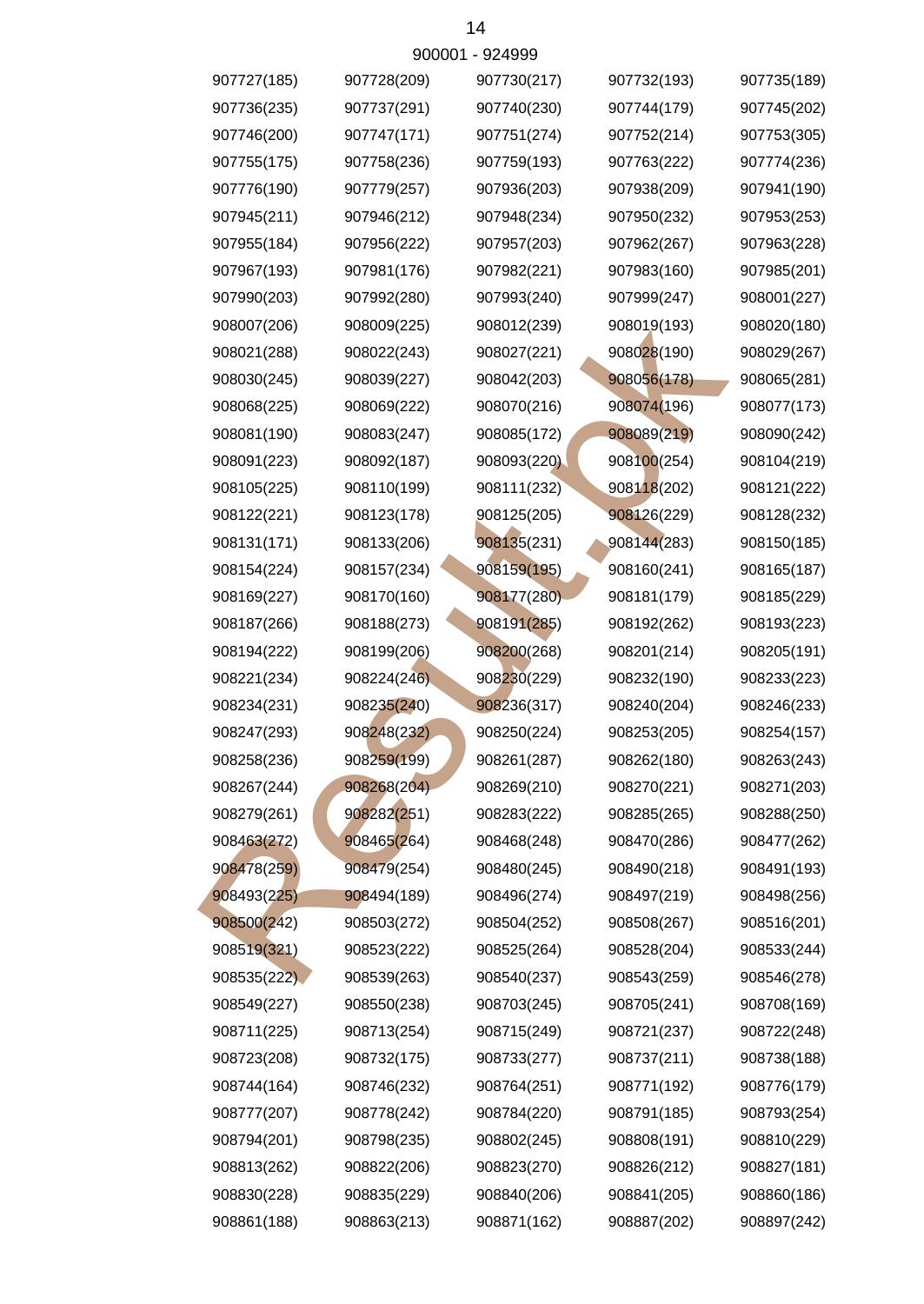|             | <u>JUUU 1</u> | ◡◡┬◡◡       |             |             |
|-------------|---------------|-------------|-------------|-------------|
| 908909(212) | 908912(242)   | 908915(255) | 908916(332) | 908918(236) |
| 908920(285) | 908921(300)   | 908931(196) | 908933(250) | 908936(203) |
| 908939(248) | 908940(301)   | 908943(244) | 908958(182) | 908968(216) |
| 908974(184) | 908988(250)   | 908989(264) | 909004(206) | 909005(260) |
| 909006(225) | 909007(259)   | 909176(259) | 909180(252) | 909188(200) |
| 909192(250) | 909194(185)   | 909195(253) | 909202(198) | 909203(216) |
| 909208(233) | 909211(247)   | 909212(224) | 909215(257) | 909216(197) |
| 909219(193) | 909221(238)   | 909222(232) | 909225(222) | 909229(195) |
| 909231(226) | 909232(225)   | 909234(227) | 909235(227) | 909244(187) |
| 909248(257) | 909251(213)   | 909259(223) | 909261(184) | 909262(271) |
| 909265(203) | 909278(247)   | 909280(182) | 909282(234) | 909286(225) |
| 909287(235) | 909291(163)   | 909295(211) | 909298(205) | 909307(195) |
| 909312(264) | 909317(198)   | 909318(227) | 909325(235) | 909327(191) |
| 909335(173) | 909337(207)   | 909341(220) | 909348(194) | 909349(202) |
| 909352(194) | 909354(214)   | 909355(178) | 909357(190) | 909361(215) |
| 909364(254) | 909367(227)   | 909370(205) | 909371(216) | 909374(203) |
| 909386(267) | 909393(235)   | 909420(260) | 909421(238) | 909426(224) |
| 909431(261) | 909435(200)   | 909440(209) | 909444(239) | 909447(224) |
| 909452(230) | 909453(194)   | 909455(184) | 909460(242) | 909461(248) |
| 909473(245) | 909475(253)   | 909479(227) | 909481(218) | 909488(228) |
| 909491(230) | 909492(226)   | 909495(193) | 909499(228) | 909500(204) |
| 909501(199) | 909510(180)   | 909511(194) | 909516(225) | 909517(203) |
| 909526(209) | 909527(191)   | 909538(190) | 909539(183) | 909541(210) |
| 909552(267) | 909553(204)   | 909555(208) | 909556(208) | 909561(190) |
| 909562(252) | 909563(222)   | 909564(253) | 909565(190) | 909566(223) |
| 909568(276) | 909570(224)   | 909571(258) | 909572(237) | 909573(232) |
| 909579(219) | 909582(304)   | 909584(225) | 909586(168) | 909592(220) |
| 909593(225) | 909594(257)   | 909595(267) | 909596(228) | 909600(222) |
| 909602(253) | 909603(240)   | 909604(246) | 909613(192) | 909616(183) |
| 909617(248) | 909620(241)   | 909621(218) | 909622(206) | 909623(215) |
| 909624(246) | 909626(175)   | 909632(275) | 909633(302) | 909634(270) |
| 909636(262) | 909643(206)   | 909653(169) | 909658(254) | 909660(276) |
| 909661(225) | 909662(235)   | 909663(224) | 909666(194) | 909670(204) |
| 909672(265) | 909673(198)   | 909680(283) | 909682(240) | 909685(280) |
| 909686(326) | 909687(379)   | 909688(325) | 909696(211) | 909697(301) |
| 909698(232) | 909699(264)   | 909700(263) | 909703(207) | 909709(221) |
| 909712(208) | 909721(219)   | 909722(336) | 909723(251) | 909724(227) |
| 909725(238) | 909726(269)   | 909733(222) | 909735(297) | 909736(270) |
| 909739(262) | 909741(245)   | 909749(293) | 909753(271) | 909756(248) |
| 909757(276) | 909758(293)   | 909760(214) | 909761(231) | 909763(201) |
| 909766(203) | 909771(252)   | 909772(209) | 909777(269) | 909780(265) |
| 909786(235) | 909787(248)   | 909788(293) | 909790(241) | 909792(279) |
| 909797(253) | 909799(218)   | 909803(246) | 909810(186) | 909812(255) |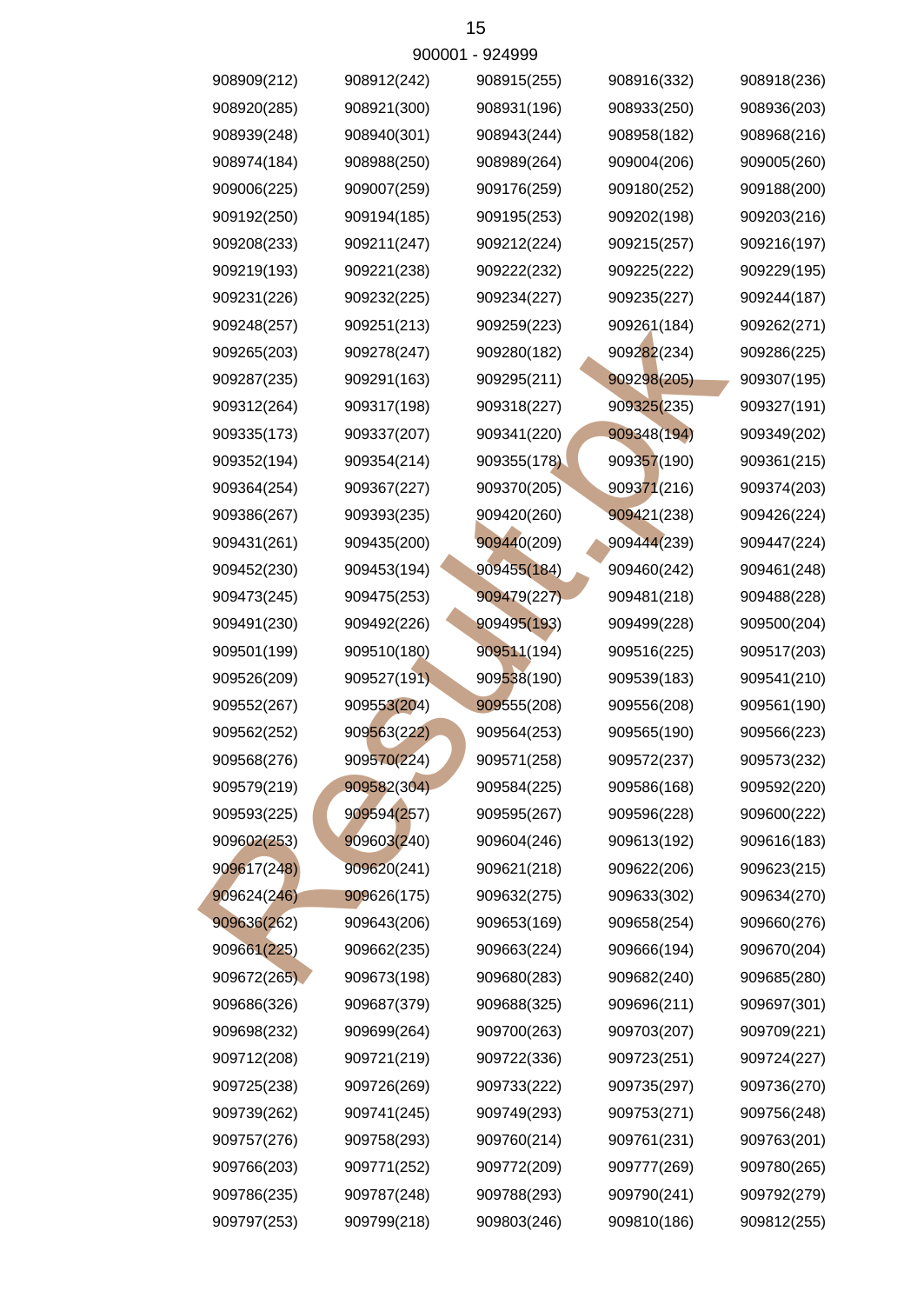| 909813(234) | 909814(307) | 909815(225) | 909816(229) | 909821(213) |
|-------------|-------------|-------------|-------------|-------------|
| 909826(331) | 910003(250) | 910004(228) | 910011(231) | 910013(198) |
| 910014(178) | 910017(280) | 910018(251) | 910020(180) | 910027(177) |
| 910029(303) | 910039(282) | 910042(269) | 910043(245) | 910045(211) |
| 910201(287) | 910203(210) | 910204(235) | 910207(198) | 910209(310) |
| 910212(209) | 910214(328) | 910222(281) | 910225(295) | 910226(201) |
| 910227(223) | 910230(233) | 910232(279) | 910234(177) | 910236(203) |
| 910239(237) | 910240(290) | 910242(265) | 910249(305) | 910254(226) |
| 910255(191) | 910261(339) | 910262(330) | 910264(204) | 910265(239) |
| 910271(209) | 910276(208) | 910284(190) | 910285(182) | 910451(218) |
| 910455(174) | 910457(181) | 910460(220) | 910461(296) | 910464(228) |
| 910470(249) | 910472(331) | 910473(218) | 910477(260) | 910484(185) |
| 910487(231) | 910496(209) | 910502(223) | 910509(195) | 910516(218) |
| 910517(174) | 910521(273) | 910523(226) | 910525(191) | 910531(218) |
| 910533(191) | 910542(266) | 910543(306) | 910546(188) | 910547(171) |
| 910550(260) | 910556(362) | 910563(215) | 910569(165) | 910571(169) |
| 910574(217) | 910581(250) | 910584(182) | 910587(180) | 910598(197) |
| 910600(228) | 910608(301) | 910613(236) | 910615(195) | 910618(216) |
| 910620(256) | 910626(221) | 910627(212) | 910629(226) | 910630(305) |
| 910631(228) | 910633(286) | 910634(217) | 910635(247) | 910636(246) |
| 910637(242) | 910644(205) | 910650(171) | 910653(229) | 910655(172) |
| 910656(339) | 910670(210) | 910673(168) | 910802(257) | 910805(299) |
| 910807(218) | 910813(261) | 910815(265) | 910830(224) | 910835(234) |
| 910836(201) | 910840(248) | 910841(226) | 910843(318) | 910845(266) |
| 910849(279) | 911001(192) | 911007(235) | 911008(290) | 911010(249) |
| 911011(197) | 911012(228) | 911014(281) | 911015(203) | 911020(278) |
| 911022(288) | 911025(204) | 911028(248) | 911032(256) | 911036(219) |
| 911038(269) | 911040(247) | 911042(242) | 911043(290) | 911045(294) |
| 911046(271) | 911047(206) | 911048(203) | 911052(212) | 911053(251) |
| 911059(209) | 911060(234) | 911065(189) | 911068(237) | 911080(289) |
| 911089(200) | 911090(288) | 911093(199) | 911094(189) | 911096(176) |
| 911097(221) | 911099(260) | 911102(283) | 911110(265) | 911114(175) |
| 911121(201) | 911130(196) | 911133(214) | 911135(217) | 911141(201) |
| 911149(237) | 911157(205) | 911161(204) | 911165(205) | 911169(171) |
| 911172(272) | 911178(272) | 911187(201) | 911191(185) | 911192(294) |
| 911193(233) | 911195(223) | 911351(201) | 911354(252) | 911356(249) |
| 911357(261) | 911361(200) | 911365(253) | 911370(271) | 911372(273) |
| 911374(219) | 911376(193) | 911377(230) | 911386(224) | 911404(218) |
| 911407(246) | 911410(211) | 911411(231) | 911414(215) | 911415(231) |
| 911420(293) | 911421(243) | 911426(297) | 911427(265) | 911430(232) |
| 911431(192) | 911433(256) | 911435(270) | 911436(204) | 911440(230) |
| 911651(286) | 911653(262) | 911654(229) | 911660(248) | 911662(194) |
| 911663(280) | 911664(200) | 911666(177) | 911668(212) | 911669(262) |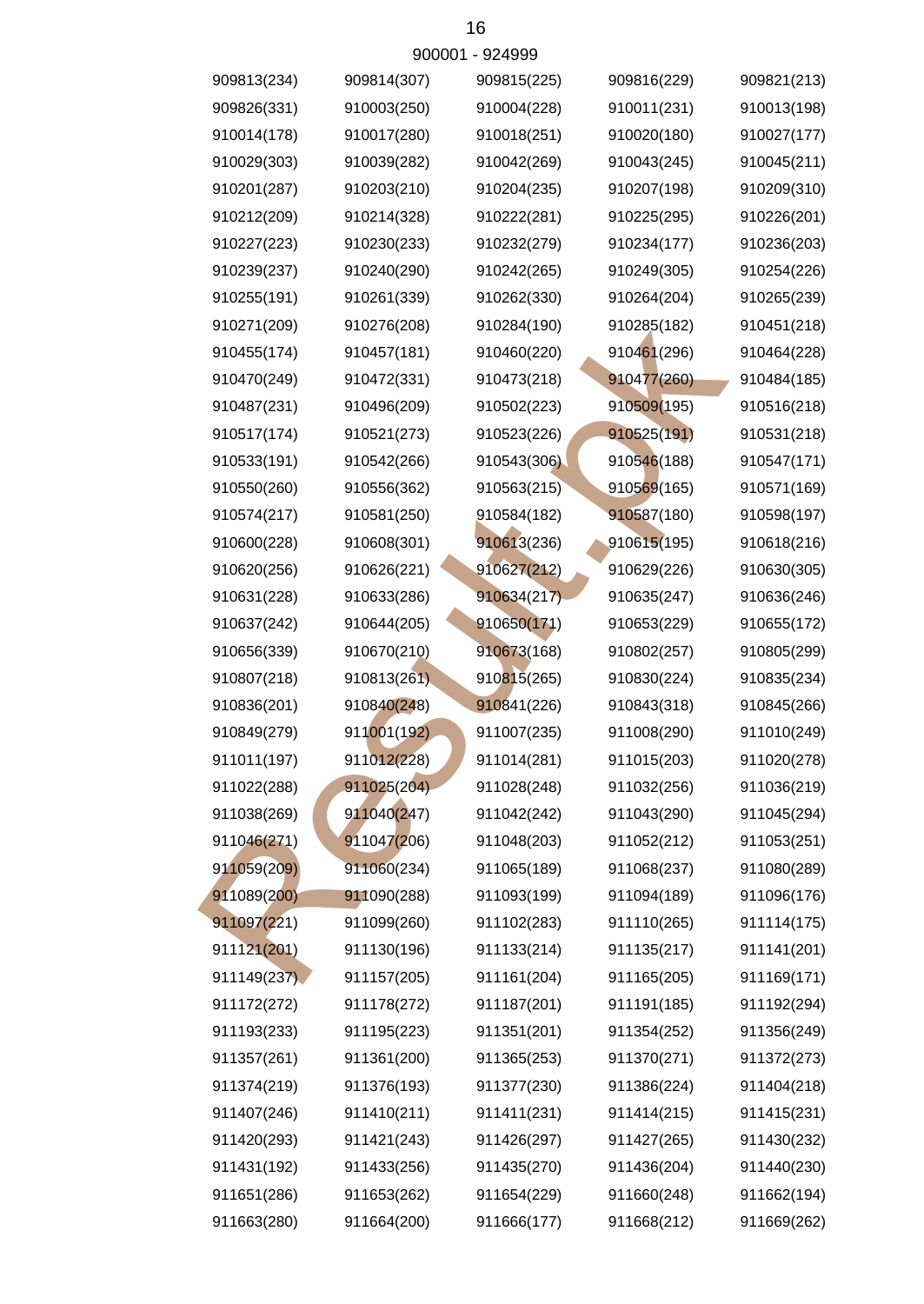|        | 900001 - 924999 |    |
|--------|-----------------|----|
| 5(234) | 911676(246)     | 91 |

| 911670(255) | 911675(234) | 911676(246) | 911677(219) | 911685(223) |
|-------------|-------------|-------------|-------------|-------------|
| 911686(199) | 911687(219) | 911692(260) | 911701(236) | 911703(267) |
| 911704(267) | 911707(200) | 911714(253) | 911715(259) | 911721(207) |
| 911723(244) | 911724(283) | 911729(249) | *********** | *********** |
|             |             |             |             |             |
| 900024(135) | 900038(171) | 900040(177) | 900041(140) | 900042(148) |
| 900050(168) | 900061(166) | 900086(161) | 900087(159) | 900089(170) |
| 900092(130) | 900094(164) | 900106(199) | 900108(173) | 900110(170) |
| 900113(146) | 900117(128) | 900118(139) | 900121(186) | 900123(149) |
| 900124(159) | 900125(123) | 900128(138) | 900129(194) | 900137(129) |
| 900139(137) | 900302(161) | 900307(146) | 900313(188) | 900314(172) |
| 900317(128) | 900323(174) | 900329(148) | 900330(149) | 900333(159) |
| 900341(158) | 900345(138) | 900349(127) | 900354(130) | 900355(132) |
| 900394(116) | 900398(164) | 900446(154) | 900447(149) | 900454(143) |
| 900457(147) | 900461(147) | 900462(153) | 900467(184) | 900609(156) |
| 900619(169) | 900622(147) | 900624(179) | 900628(154) | 900636(138) |
| 900639(143) | 900641(147) | 900653(182) | 900659(135) | 900661(184) |
| 900665(182) | 900671(206) | 900687(142) | 900698(197) | 900700(142) |
| 900724(133) | 900726(135) | 900731(140) | 900733(125) | 900743(181) |
| 900744(168) | 900748(126) | 900749(154) | 900754(194) | 900755(225) |
| 900774(152) | 900777(141) | 900788(181) | 900790(206) | 900793(140) |
| 900797(151) | 900802(142) | 900807(213) | 900953(187) | 900955(145) |
| 900957(194) | 900959(159) | 900972(149) | 900974(155) | 900976(158) |
| 900977(159) | 900991(135) | 900993(152) | 900996(150) | 900997(144) |
| 901002(151) | 901023(175) | 901027(190) | 901036(123) | 901039(178) |
| 901040(164) | 901058(227) | 901059(158) | 901065(151) | 901067(173) |
| 901071(166) | 901077(141) | 901079(138) | 901080(124) | 901085(147) |
| 901086(199) | 901087(235) | 901090(202) | 901205(149) | 901206(127) |
| 901207(189) | 901213(167) | 901216(147) | 901218(129) | 901220(134) |
| 901226(151) | 901236(184) | 901237(167) | 901239(188) | 901248(142) |
| 901250(129) | 901251(151) | 901262(185) | 901280(142) | 901294(135) |
| 901299(147) | 901304(161) | 901307(130) | 901308(178) | 901460(213) |
| 901461(175) | 901464(158) | 901466(142) | 901467(161) | 901472(190) |
| 901473(160) | 901478(225) | 901485(141) | 901506(177) | 901524(221) |
| 901527(172) | 901534(234) | 901544(134) | 901560(138) | 901561(150) |
| 901565(173) | 901570(157) | 901705(156) | 901707(190) | 901709(165) |
| 901712(205) | 901716(144) | 901717(174) | 901724(154) | 901725(152) |
| 901726(127) | 901736(149) | 901737(143) | 901742(127) | 901744(151) |
| 901750(158) | 901758(133) | 901791(150) | 901810(147) | 901813(152) |
| 901821(173) | 901840(143) | 901842(126) | 901843(140) | 901844(159) |
| 901847(188) | 901852(151) | 901857(178) | 901858(182) | 901957(173) |
| 901960(150) | 901968(186) | 901973(120) | 901978(142) | 901981(159) |
| 901982(183) | 901985(167) | 901992(187) | 901993(191) | 901997(151) |

4 Papers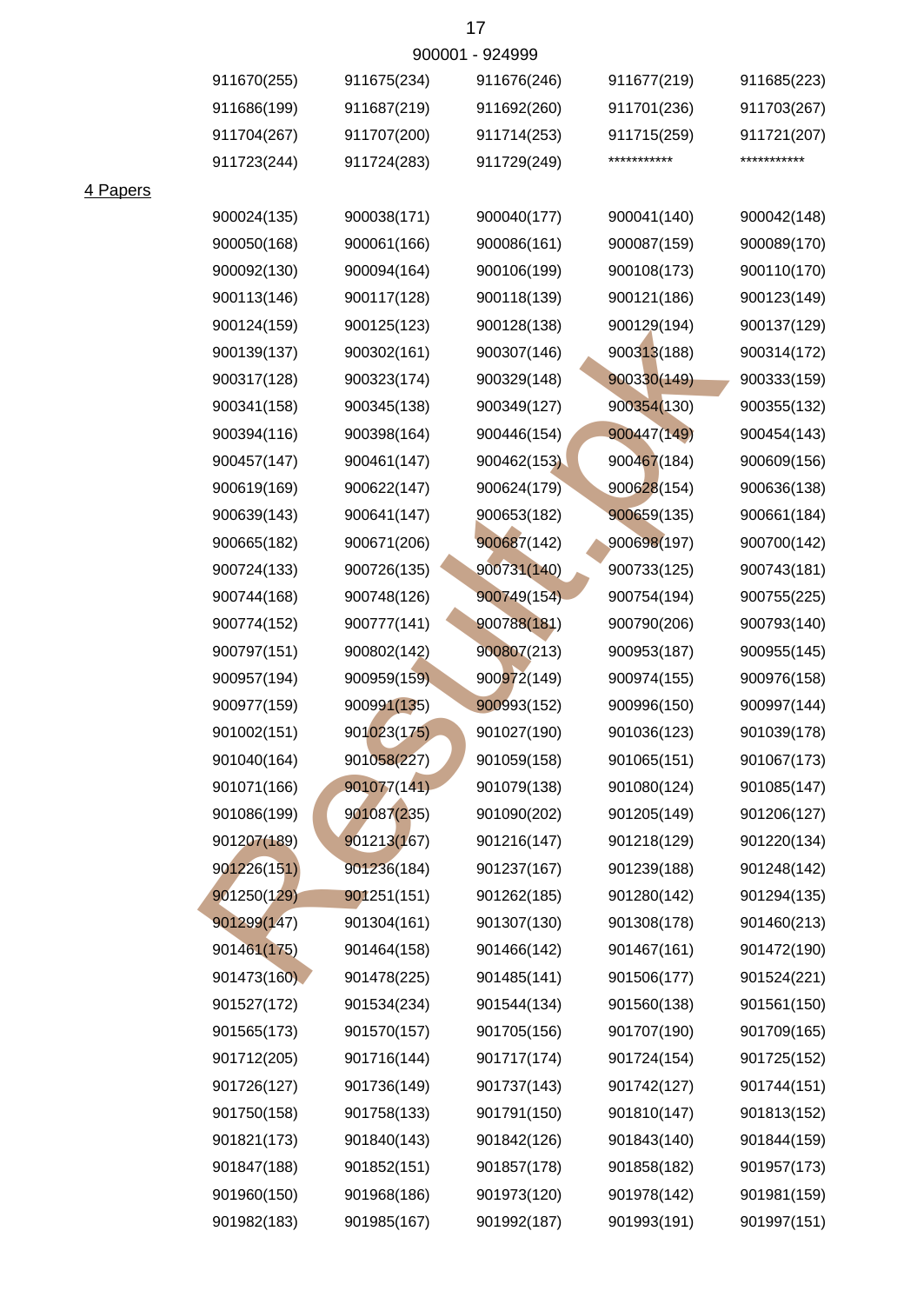|             | <u>JUUU 1</u> | ິ⊃∠−ບບບ     |             |             |
|-------------|---------------|-------------|-------------|-------------|
| 902001(220) | 902003(185)   | 902004(169) | 902014(187) | 902024(279) |
| 902025(200) | 902119(172)   | 902121(219) | 902129(158) | 902135(142) |
| 902150(151) | 902191(177)   | 902192(184) | 902206(206) | 902210(196) |
| 902213(152) | 902225(209)   | 902226(178) | 902231(246) | 902232(190) |
| 902237(250) | 902238(211)   | 902240(251) | 902241(215) | 902243(253) |
| 902244(265) | 902245(269)   | 902246(238) | 902248(202) | 902250(223) |
| 902251(235) | 902252(261)   | 902253(264) | 902254(204) | 902255(230) |
| 902256(257) | 902258(273)   | 902262(147) | 902266(153) | 902269(145) |
| 902270(205) | 902271(191)   | 902286(162) | 902295(172) | 902302(166) |
| 902308(125) | 902322(219)   | 902325(122) | 902425(151) | 902427(157) |
| 902433(149) | 902442(148)   | 902443(138) | 902446(166) | 902459(175) |
| 902460(173) | 902466(150)   | 902468(184) | 902469(156) | 902478(160) |
| 902487(171) | 902494(135)   | 902498(175) | 902499(153) | 902501(146) |
| 902503(159) | 902505(165)   | 902518(154) | 902524(167) | 902527(164) |
| 902538(169) | 902553(143)   | 902555(167) | 902556(142) | 902557(144) |
| 902559(157) | 902571(121)   | 902578(160) | 902579(180) | 902581(134) |
| 902601(159) | 902604(121)   | 902606(130) | 902617(179) | 902627(146) |
| 902631(164) | 902636(139)   | 902642(141) | 902654(130) | 902663(131) |
| 902664(178) | 902669(150)   | 902671(151) | 902673(216) | 902678(139) |
| 902680(173) | 902683(127)   | 902688(130) | 902698(132) | 902701(152) |
| 902716(128) | 902724(152)   | 902726(170) | 902728(204) | 902734(227) |
| 902736(142) | 902753(225)   | 902755(207) | 902757(205) | 902785(131) |
| 902790(149) | 902793(155)   | 902797(135) | 902799(125) | 902804(140) |
| 902806(173) | 902807(142)   | 902808(151) | 902809(153) | 902810(225) |
| 902811(146) | 902812(164)   | 902866(167) | 902876(145) | 902881(176) |
| 902884(166) | 903003(121)   | 903107(150) | 903118(196) | 903126(156) |
| 903127(172) | 903131(167)   | 903135(169) | 903138(235) | 903139(214) |
| 903141(221) | 903142(175)   | 903144(182) | 903145(187) | 903150(165) |
| 903151(163) | 903162(207)   | 903165(125) | 903168(178) | 903272(167) |
| 903280(147) | 903287(172)   | 903290(152) | 903292(159) | 903295(199) |
| 903297(149) | 903303(169)   | 903304(178) | 903307(169) | 903311(167) |
| 903313(159) | 903331(197)   | 903345(174) | 903357(137) | 903359(136) |
| 903364(156) | 903380(189)   | 903383(140) | 903385(189) | 903387(135) |
| 903390(156) | 903392(116)   | 903511(163) | 903512(119) | 903513(130) |
| 903632(190) | 903639(139)   | 903644(160) | 903648(131) | 903654(140) |
| 903667(206) | 903668(149)   | 903669(165) | 903675(169) | 903677(145) |
| 903679(169) | 903688(130)   | 903691(170) | 903699(203) | 903701(227) |
| 903713(158) | 903714(132)   | 903715(120) | 903721(268) | 903722(134) |
| 903725(149) | 903834(192)   | 903835(163) | 903837(142) | 903839(203) |
| 903848(145) | 903849(150)   | 903851(160) | 903857(203) | 903860(163) |
| 903863(159) | 903876(166)   | 903881(140) | 903885(184) | 903892(143) |
| 903911(162) | 903912(150)   | 903918(139) | 903922(132) | 903923(129) |
| 903927(175) | 903930(169)   | 903932(125) | 903939(180) | 903940(157) |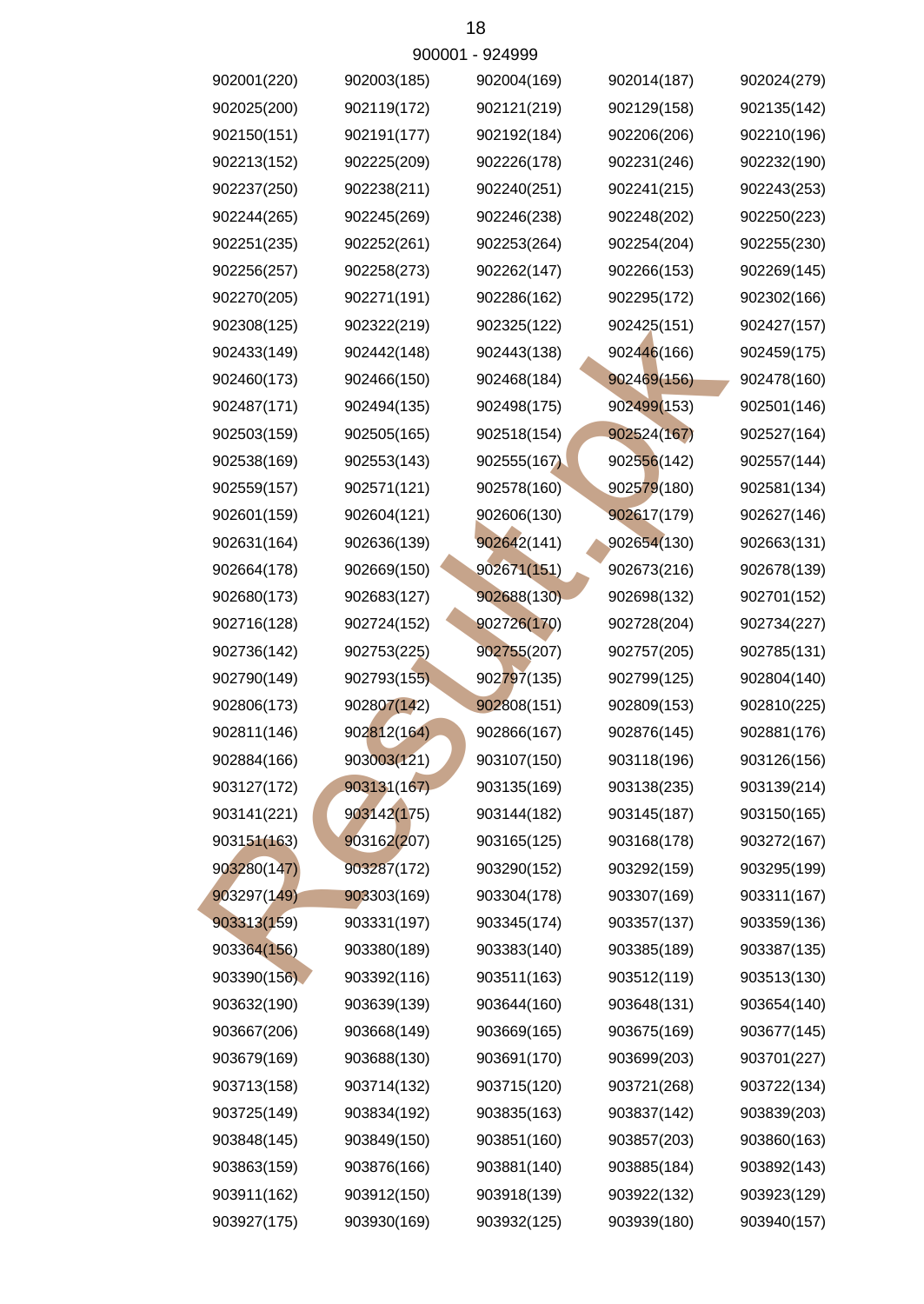|             |             | <u>JUUUU LE JZHJJJ</u> |             |             |
|-------------|-------------|------------------------|-------------|-------------|
| 903942(177) | 903945(167) | 903950(157)            | 903952(196) | 903957(124) |
| 903959(148) | 903966(164) | 903968(145)            | 903969(191) | 903971(167) |
| 903982(165) | 903984(144) | 903986(187)            | 903987(209) | 903988(157) |
| 904153(180) | 904155(152) | 904162(120)            | 904166(136) | 904167(135) |
| 904172(129) | 904173(141) | 904176(144)            | 904188(145) | 904190(172) |
| 904193(157) | 904209(181) | 904220(144)            | 904222(136) | 904228(141) |
| 904230(157) | 904234(165) | 904237(143)            | 904239(171) | 904241(146) |
| 904244(184) | 904248(158) | 904249(167)            | 904250(135) | 904259(162) |
| 904260(165) | 904280(187) | 904294(170)            | 905002(157) | 905010(143) |
| 905015(148) | 905021(217) | 905045(147)            | 905066(153) | 905075(134) |
| 905077(210) | 905081(180) | 905103(154)            | 905108(191) | 905114(172) |
| 905119(191) | 905134(176) | 905136(181)            | 905137(126) | 905140(176) |
| 905142(179) | 905144(204) | 905145(184)            | 905149(182) | 905151(158) |
| 905152(155) | 905158(200) | 905161(154)            | 905171(130) | 905179(167) |
| 905191(166) | 905195(165) | 905206(189)            | 905208(128) | 905213(140) |
| 905214(139) | 905219(150) | 905221(149)            | 905222(129) | 905225(132) |
| 905226(122) | 905232(126) | 905241(143)            | 905242(165) | 905259(161) |
| 905276(142) | 905278(150) | 905283(189)            | 905289(181) | 905292(202) |
| 905299(222) | 905310(237) | 905312(145)            | 905329(147) | 905332(161) |
| 905338(138) | 905345(157) | 905356(173)            | 905358(144) | 905367(161) |
| 905373(174) | 905376(135) | 905378(138)            | 905380(139) | 905385(157) |
| 905393(189) | 905604(174) | 905606(151)            | 905607(171) | 905618(156) |
| 905638(170) | 905640(144) | 905649(160)            | 905650(150) | 905651(164) |
| 905656(135) | 905669(175) | 905678(166)            | 905683(161) | 905689(173) |
| 905690(145) | 905691(190) | 905704(201)            | 905705(181) | 905709(201) |
| 905710(148) | 905715(204) | 905716(153)            | 905717(146) | 905722(128) |
| 905741(150) | 905750(164) | 905756(146)            | 905760(247) | 905766(158) |
| 905768(188) | 905781(142) | 905792(150)            | 905795(147) | 905802(131) |
| 905810(147) | 905813(160) | 905816(170)            | 905820(127) | 905822(129) |
| 905826(175) | 905827(143) | 905831(143)            | 905833(142) | 905836(172) |
| 905839(151) | 905841(147) | 905856(140)            | 906001(160) | 906004(146) |
| 906011(132) | 906013(132) | 906015(152)            | 906027(185) | 906034(170) |
| 906035(176) | 906042(136) | 906043(154)            | 906044(162) | 906046(143) |
| 906049(135) | 906050(159) | 906051(152)            | 906053(158) | 906057(134) |
| 906062(125) | 906067(137) | 906075(146)            | 906091(172) | 906097(177) |
| 906099(160) | 906112(171) | 906130(138)            | 906149(183) | 906159(136) |
| 906163(195) | 906169(139) | 906170(121)            | 906175(146) | 906176(142) |
| 906184(131) | 906188(154) | 906194(149)            | 906196(145) | 906199(143) |
| 906204(138) | 906211(164) | 906249(170)            | 906275(194) | 906276(211) |
| 906279(150) | 906285(177) | 906286(176)            | 906289(158) | 906290(179) |
| 906291(178) | 906295(167) | 906296(174)            | 906308(159) | 906309(173) |
| 906311(154) | 906314(170) | 906318(162)            | 906320(164) | 906325(150) |
| 906328(151) | 906329(135) | 906330(169)            | 906334(156) | 906344(153) |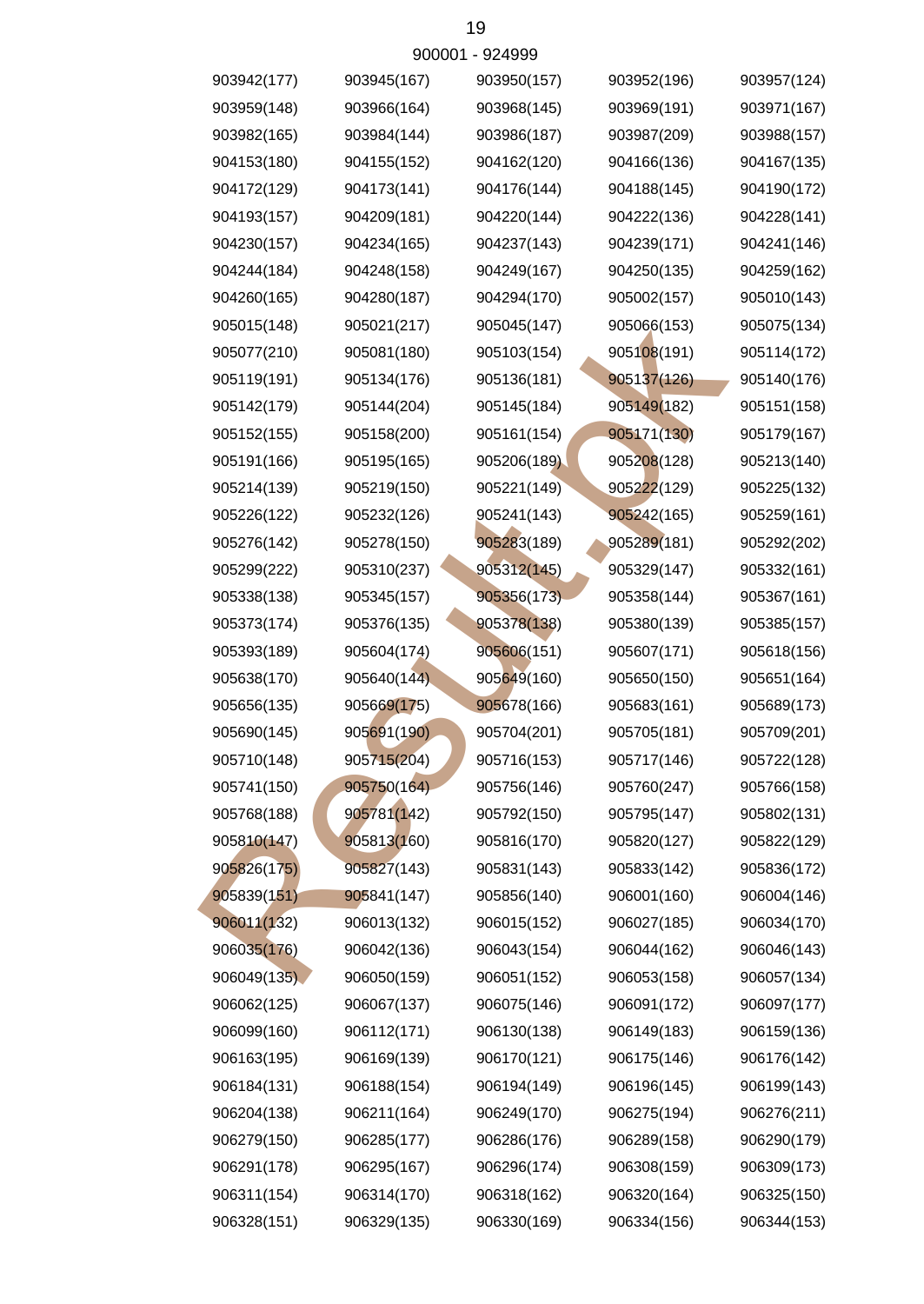|             |             | ลิกกกก เ - ลิริสลิลลิ |             |             |
|-------------|-------------|-----------------------|-------------|-------------|
| 906358(152) | 906383(146) | 906388(160)           | 906621(129) | 906622(128) |
| 906629(144) | 906630(158) | 906639(235)           | 906651(182) | 906652(198) |
| 906653(181) | 906654(193) | 906659(145)           | 906663(123) | 906677(185) |
| 906702(186) | 906705(183) | 906712(125)           | 906716(178) | 906717(174) |
| 906721(143) | 906726(157) | 906728(169)           | 906729(152) | 906731(120) |
| 906736(163) | 906737(179) | 906739(151)           | 906740(143) | 906741(151) |
| 906742(130) | 906747(157) | 906749(133)           | 906756(186) | 906757(137) |
| 906765(170) | 906770(222) | 906773(123)           | 906780(128) | 906781(136) |
| 906822(160) | 906824(180) | 906829(153)           | 906831(140) | 906854(153) |
| 906858(180) | 906867(178) | 906871(148)           | 906885(166) | 906894(133) |
| 906897(168) | 906898(181) | 906910(162)           | 906911(137) | 906916(147) |
| 906923(141) | 906929(117) | 906938(161)           | 906939(145) | 906946(133) |
| 907208(182) | 907212(146) | 907215(149)           | 907220(184) | 907225(181) |
| 907227(161) | 907230(152) | 907245(167)           | 907254(194) | 907256(141) |
| 907267(176) | 907279(138) | 907284(120)           | 907301(164) | 907308(194) |
| 907310(166) | 907335(172) | 907343(134)           | 907347(159) | 907348(150) |
| 907357(161) | 907360(128) | 907382(125)           | 907383(155) | 907387(162) |
| 907553(183) | 907572(171) | 907573(157)           | 907574(180) | 907582(197) |
| 907583(196) | 907587(143) | 907589(161)           | 907595(207) | 907600(201) |
| 907606(180) | 907609(170) | 907611(183)           | 907612(164) | 907615(171) |
| 907617(182) | 907619(164) | 907621(176)           | 907649(161) | 907656(123) |
| 907660(183) | 907664(131) | 907669(154)           | 907672(135) | 907674(146) |
| 907677(131) | 907699(167) | 907700(146)           | 907704(151) | 907706(142) |
| 907724(151) | 907725(154) | 907734(130)           | 907739(151) | 907742(143) |
| 907754(153) | 907760(178) | 907762(151)           | 907770(138) | 907771(145) |
| 907775(126) | 907932(175) | 907934(198)           | 907935(123) | 907937(177) |
| 907940(141) | 907952(160) | 907954(165)           | 907958(141) | 907959(143) |
| 907961(192) | 907976(148) | 907979(134)           | 907987(218) | 907997(157) |
| 907998(177) | 908013(169) | 908015(145)           | 908023(171) | 908024(149) |
| 908051(133) | 908058(177) | 908109(152)           | 908114(163) | 908116(178) |
| 908117(135) | 908134(174) | 908139(131)           | 908153(150) | 908166(147) |
| 908183(182) | 908213(152) | 908223(139)           | 908225(130) | 908226(161) |
| 908242(157) | 908243(157) | 908249(182)           | 908251(134) | 908256(183) |
| 908257(158) | 908260(139) | 908273(179)           | 908274(191) | 908275(166) |
| 908276(150) | 908280(169) | 908286(167)           | 908464(197) | 908469(190) |
| 908476(156) | 908515(167) | 908524(206)           | 908531(196) | 908532(238) |
| 908537(169) | 908538(184) | 908544(182)           | 908547(196) | 908551(174) |
| 908552(163) | 908555(156) | 908701(120)           | 908706(162) | 908712(176) |
| 908716(135) | 908724(208) | 908726(152)           | 908739(177) | 908742(155) |
| 908750(177) | 908760(163) | 908766(146)           | 908770(146) | 908781(165) |
| 908782(196) | 908807(140) | 908824(181)           | 908836(136) | 908837(157) |
| 908838(153) | 908848(164) | 908851(149)           | 908865(121) | 908875(212) |
| 908879(167) | 908902(169) | 908923(193)           | 908927(148) | 908944(133) |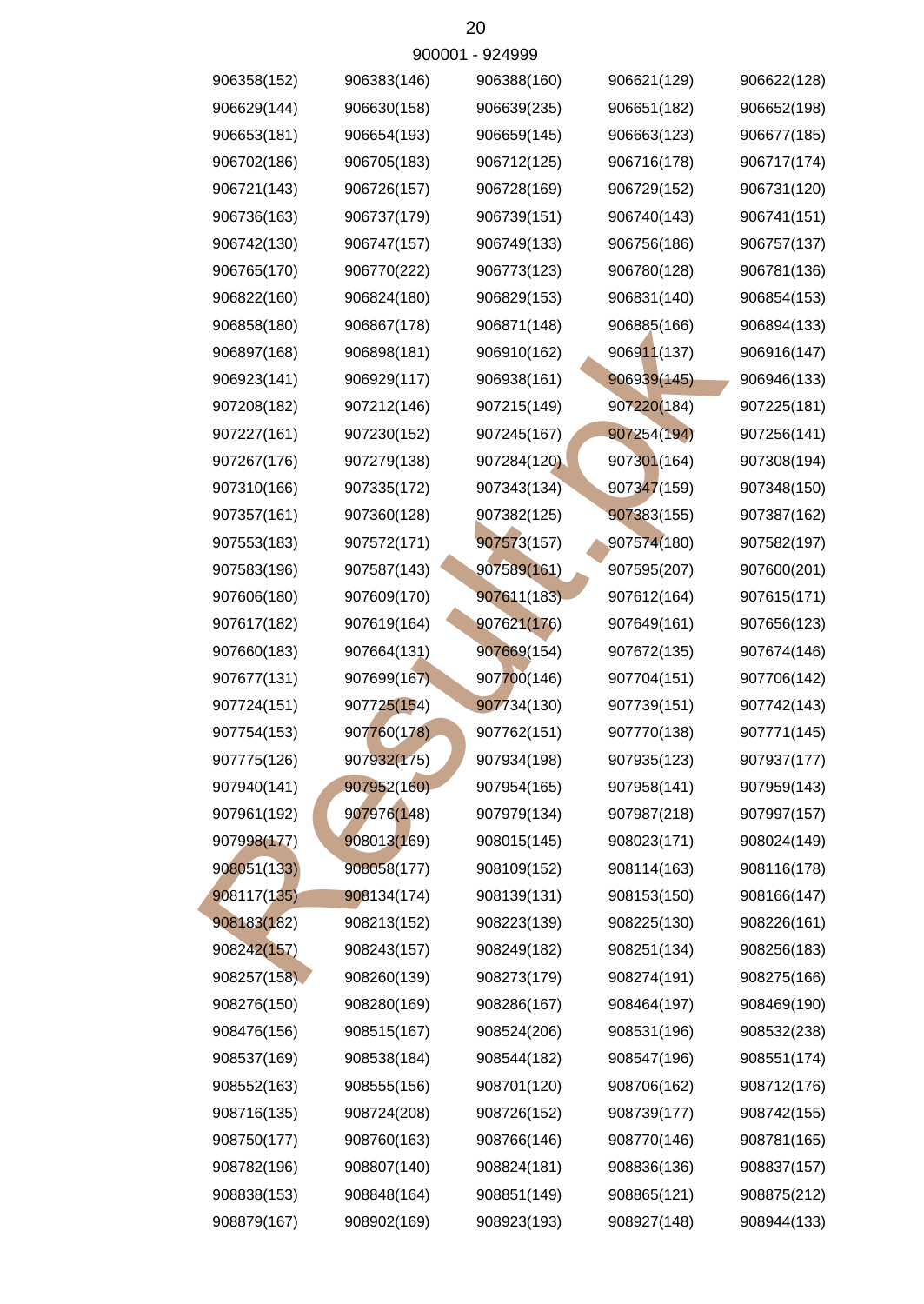|             |             | <u> ANNNI - ATHAAA</u> |             |             |
|-------------|-------------|------------------------|-------------|-------------|
| 908948(150) | 908951(125) | 908956(143)            | 908957(137) | 908959(182) |
| 908961(181) | 908963(147) | 908973(166)            | 908980(172) | 909002(181) |
| 909175(209) | 909177(188) | 909179(190)            | 909181(177) | 909184(124) |
| 909187(135) | 909217(158) | 909218(124)            | 909223(172) | 909224(150) |
| 909230(204) | 909233(163) | 909237(165)            | 909242(186) | 909252(196) |
| 909253(170) | 909254(172) | 909266(167)            | 909269(181) | 909270(140) |
| 909273(147) | 909275(161) | 909276(177)            | 909288(131) | 909289(184) |
| 909290(129) | 909301(139) | 909304(140)            | 909306(142) | 909308(144) |
| 909309(158) | 909311(172) | 909314(151)            | 909319(138) | 909324(132) |
| 909336(117) | 909338(163) | 909346(170)            | 909358(148) | 909360(134) |
| 909366(184) | 909377(153) | 909378(170)            | 909379(159) | 909380(199) |
| 909381(187) | 909382(174) | 909384(205)            | 909410(190) | 909415(172) |
| 909416(167) | 909423(182) | 909428(165)            | 909438(159) | 909441(194) |
| 909442(176) | 909443(174) | 909446(197)            | 909450(163) | 909451(133) |
| 909458(200) | 909459(183) | 909463(193)            | 909464(213) | 909468(197) |
| 909469(186) | 909470(197) | 909476(162)            | 909477(166) | 909480(162) |
| 909482(164) | 909483(156) | 909487(158)            | 909504(167) | 909514(186) |
| 909518(180) | 909522(148) | 909523(174)            | 909525(130) | 909530(165) |
| 909533(157) | 909534(163) | 909537(170)            | 909545(151) | 909550(148) |
| 909557(166) | 909560(151) | 909575(181)            | 909578(198) | 909580(175) |
| 909585(141) | 909597(184) | 909599(167)            | 909610(144) | 909619(214) |
| 909627(192) | 909628(155) | 909635(140)            | 909639(149) | 909657(182) |
| 909659(183) | 909671(167) | 909681(184)            | 909691(160) | 909701(184) |
| 909702(203) | 909704(146) | 909705(175)            | 909707(193) | 909713(195) |
| 909716(155) | 909719(172) | 909727(182)            | 909728(176) | 909731(200) |
| 909742(162) | 909745(151) | 909747(172)            | 909748(200) | 909752(220) |
| 909755(254) | 909769(215) | 909774(160)            | 909778(175) | 909785(192) |
| 909789(145) | 909794(182) | 909800(167)            | 909804(149) | 909805(145) |
| 909809(156) | 909819(150) | 909820(160)            | 910005(206) | 910008(128) |
| 910012(156) | 910015(134) | 910019(173)            | 910023(144) | 910024(163) |
| 910034(174) | 910038(181) | 910040(158)            | 910210(194) | 910215(195) |
| 910216(190) | 910217(165) | 910219(139)            | 910224(189) | 910233(147) |
| 910241(191) | 910244(193) | 910247(198)            | 910267(169) | 910273(151) |
| 910274(225) | 910278(167) | 910279(176)            | 910286(134) | 910287(131) |
| 910466(198) | 910468(141) | 910475(193)            | 910478(151) | 910488(117) |
| 910510(184) | 910518(128) | 910524(204)            | 910537(174) | 910544(124) |
| 910558(207) | 910562(149) | 910564(164)            | 910568(148) | 910570(172) |
| 910580(140) | 910599(161) | 910603(247)            | 910609(138) | 910616(183) |
| 910621(148) | 910625(160) | 910632(152)            | 910639(156) | 910640(156) |
| 910645(188) | 910669(173) | 910676(181)            | 910679(172) | 910680(172) |
| 910683(176) | 910686(133) | 910691(184)            | 910816(186) | 910826(209) |
| 911005(166) | 911009(168) | 911018(175)            | 911023(175) | 911024(165) |
| 911049(172) | 911050(170) | 911063(162)            | 911067(161) | 911070(183) |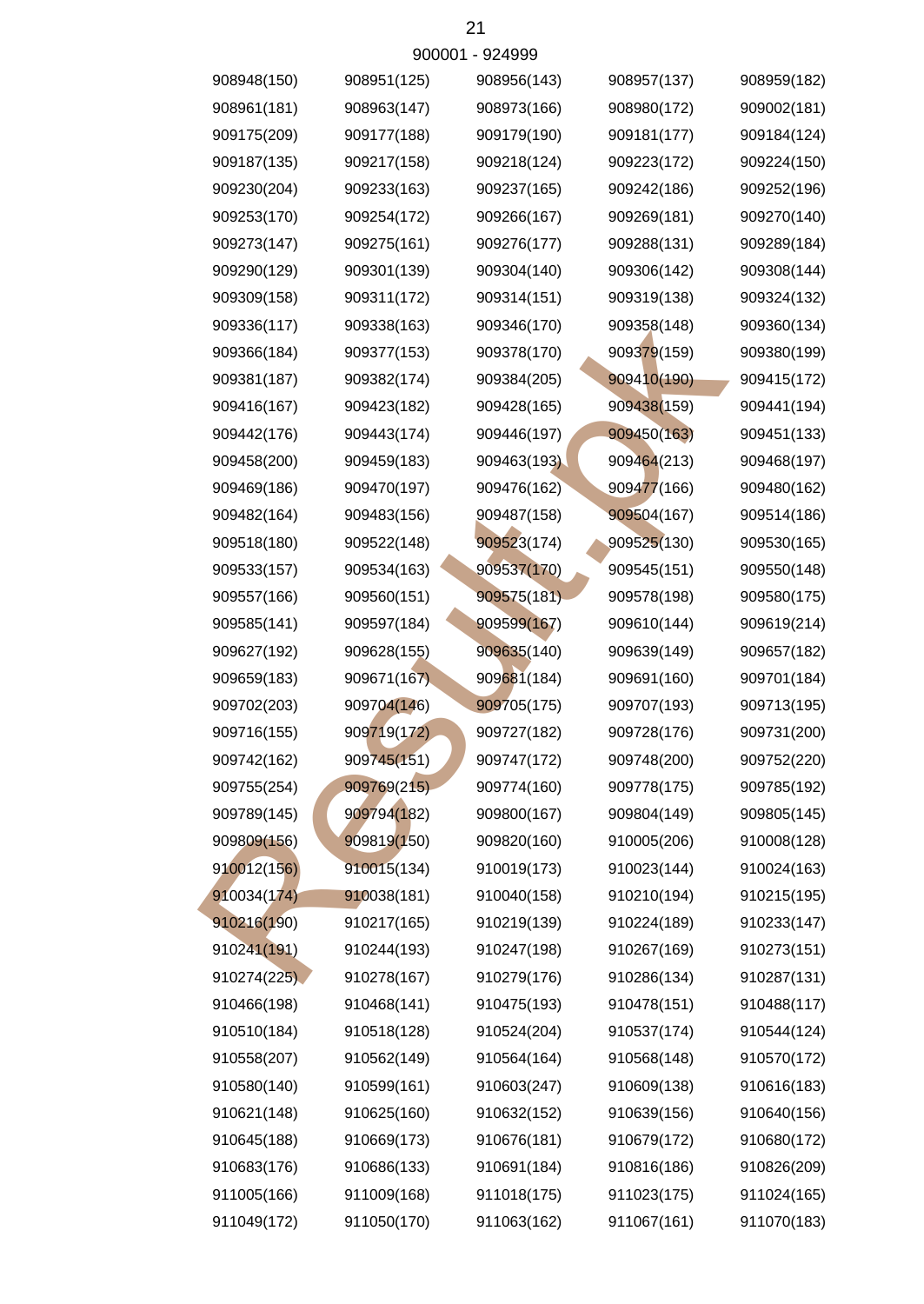|             |             | 900001 - 924999 |             |             |
|-------------|-------------|-----------------|-------------|-------------|
| 911085(155) | 911087(197) | 911091(188)     | 911095(187) | 911100(140) |
| 911101(146) | 911103(156) | 911115(124)     | 911120(133) | 911127(137) |
| 911140(214) | 911150(128) | 911151(213)     | 911154(144) | 911155(127) |
| 911159(160) | 911166(124) | 911173(127)     | 911174(134) | 911177(259) |
| 911181(140) | 911182(210) | 911190(159)     | 911353(191) | 911358(205) |
| 911359(159) | 911362(204) | 911363(153)     | 911373(204) | 911384(166) |
| 911385(147) | 911390(186) | 911397(217)     | 911398(170) | 911399(177) |
| 911400(183) | 911401(192) | 911402(201)     | 911403(179) | 911406(170) |
| 911417(184) | 911423(161) | 911424(190)     | 911425(214) | 911434(200) |
| 911438(186) | 911441(172) | 911443(167)     | 911657(159) | 911667(212) |
| 911683(156) | 911684(154) | 911689(187)     | 911695(183) | 911696(175) |
| 911705(213) | 911706(191) | 911708(133)     | 911709(187) | 911710(189) |
| 911711(186) | 911712(183) | 911713(163)     | 911716(170) | 911717(178) |
| 911718(173) | 911719(165) | 911720(161)     | 911722(206) | *********** |
|             |             |                 |             |             |
| 900053(97)  | 900057(91)  | 900071(93)      | 900074(104) | 900075(124) |
| 900078(87)  | 900083(115) | 900084(112)     | 900091(108) | 900114(108) |
| 900120(113) | 900127(97)  | 900131(117)     | 900135(102) | 900146(106) |
| 900150(124) | 900306(114) | 900309(134)     | 900328(96)  | 900344(92)  |
| 900350(123) | 900366(111) | 900375(127)     | 900377(98)  | 900393(97)  |
| 900401(111) | 900406(176) | 900415(103)     | 900427(119) | 900436(114) |
| 900451(98)  | 900455(87)  | 900463(105)     | 900610(100) | 900612(93)  |
| 900623(104) | 900630(107) | 900631(103)     | 900638(96)  | 900642(124) |
| 900646(87)  | 900648(98)  | 900651(98)      | 900655(102) | 900660(88)  |
| 900668(125) | 900681(88)  | 900682(125)     | 900683(116) | 900722(107) |
| 900727(91)  | 900728(117) | 900729(88)      | 900735(101) | 900736(101) |
| 900738(113) | 900746(98)  | 900747(100)     | 900756(116) | 900787(108) |
| 900794(94)  | 900796(101) | 900803(99)      | 900952(107) | 900954(120) |
| 900962(146) | 900971(103) | 900982(116)     | 900985(107) | 900987(105) |
| 900990(114) | 901011(101) | 901030(127)     | 901057(96)  | 901068(88)  |
| 901202(119) | 901203(113) | 901204(129)     | 901215(112) | 901222(107) |
| 901224(118) | 901227(120) | 901228(89)      | 901231(109) | 901238(113) |
| 901253(108) | 901255(105) | 901270(120)     | 901271(130) | 901275(126) |
| 901278(108) | 901283(100) | 901312(139)     | 901459(103) | 901465(134) |
| 901482(113) | 901483(98)  | 901497(151)     | 901503(90)  | 901509(115) |
| 901513(148) | 901516(113) | 901517(90)      | 901520(121) | 901532(151) |
| 901543(98)  | 901548(111) | 901549(155)     | 901559(144) | 901567(98)  |
| 901710(83)  | 901711(119) | 901719(103)     | 901739(116) | 901751(89)  |
| 901753(106) | 901764(122) | 901767(109)     | 901771(86)  | 901780(124) |
| 901781(103) | 901795(97)  | 901797(111)     | 901819(103) | 901820(114) |

901959(85) 901961(127) 901963(124) 901967(98) 901970(136) 901822(90) 901832(134) 901837(87) 901859(85) 901954(114)

901971(108) 901975(106) 901979(152) 901980(102) 901983(117)

3 Papers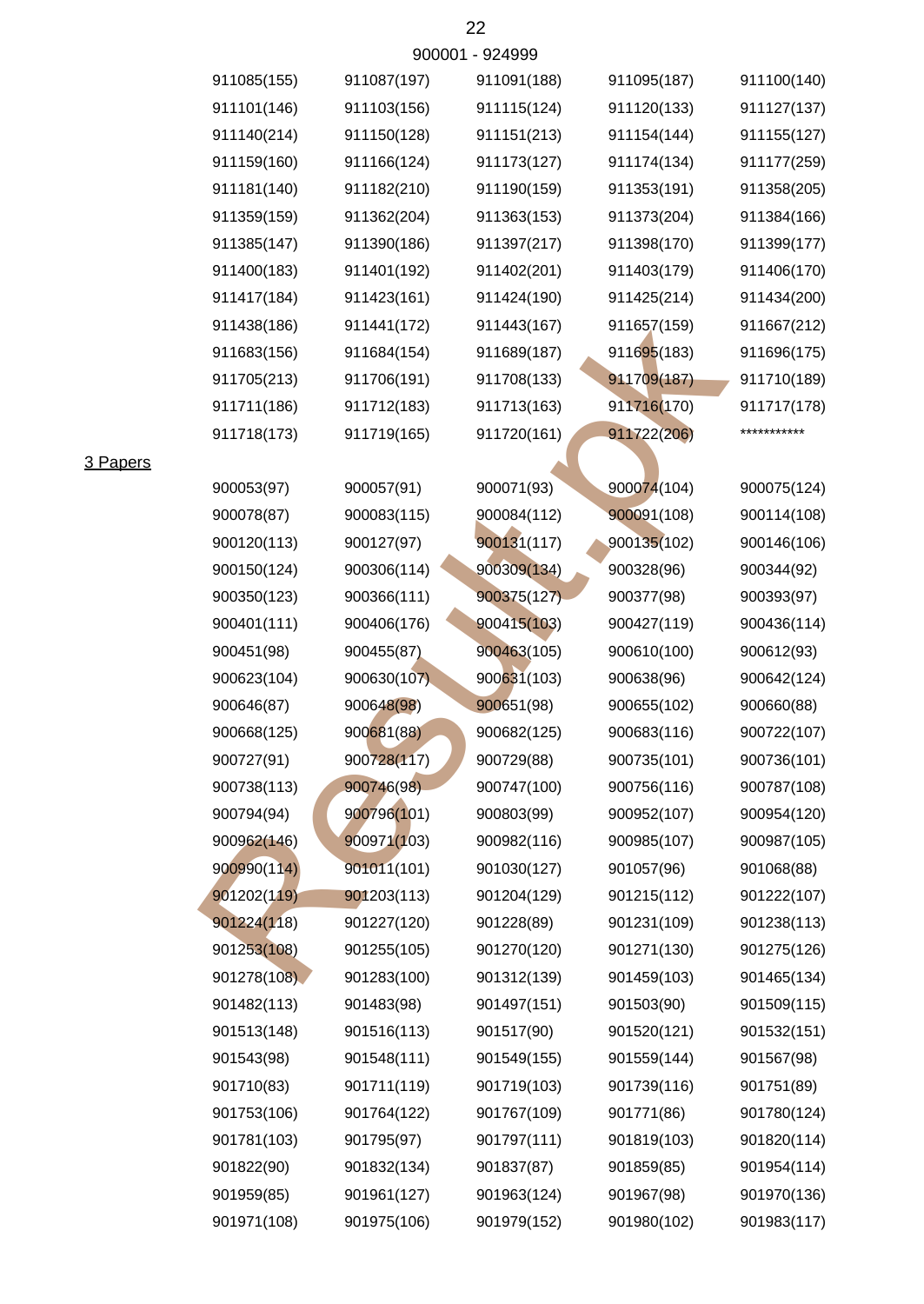|             |             | <b>AUNNI - ATTAAA</b> |             |             |
|-------------|-------------|-----------------------|-------------|-------------|
| 901988(102) | 901989(151) | 901990(134)           | 901991(119) | 901995(106) |
| 901999(98)  | 902013(109) | 902026(95)            | 902102(123) | 902112(142) |
| 902114(101) | 902132(157) | 902134(135)           | 902151(115) | 902159(119) |
| 902162(116) | 902163(130) | 902168(90)            | 902184(103) | 902193(136) |
| 902195(133) | 902199(135) | 902200(124)           | 902201(97)  | 902204(130) |
| 902217(116) | 902223(100) | 902234(101)           | 902259(136) | 902275(117) |
| 902278(108) | 902280(158) | 902299(106)           | 902303(95)  | 902313(101) |
| 902315(106) | 902326(101) | 902327(100)           | 902328(96)  | 902330(131) |
| 902335(100) | 902422(109) | 902424(114)           | 902429(130) | 902434(101) |
| 902435(100) | 902439(95)  | 902440(94)            | 902441(104) | 902444(125) |
| 902445(128) | 902449(88)  | 902450(105)           | 902452(102) | 902453(119) |
| 902455(111) | 902456(122) | 902461(116)           | 902504(132) | 902510(133) |
| 902511(140) | 902526(113) | 902528(123)           | 902530(138) | 902554(101) |
| 902558(134) | 902560(91)  | 902561(106)           | 902573(101) | 902616(117) |
| 902625(118) | 902630(88)  | 902640(96)            | 902648(94)  | 902722(94)  |
| 902723(97)  | 902735(106) | 902765(154)           | 902784(108) | 902788(118) |
| 902789(100) | 902792(98)  | 902795(97)            | 902801(104) | 902802(90)  |
| 902805(85)  | 902814(96)  | 902829(111)           | 902834(96)  | 902847(147) |
| 902864(105) | 902867(107) | 902869(104)           | 902874(90)  | 902877(113) |
| 903103(115) | 903111(105) | 903112(121)           | 903125(131) | 903137(96)  |
| 903143(107) | 903160(133) | 903164(105)           | 903281(86)  | 903283(127) |
| 903301(166) | 903308(111) | 903310(102)           | 903321(100) | 903325(145) |
| 903339(109) | 903352(129) | 903360(145)           | 903361(97)  | 903375(95)  |
| 903384(173) | 903529(91)  | 903539(128)           | 903633(103) | 903635(112) |
| 903638(96)  | 903641(109) | 903649(92)            | 903658(98)  | 903666(136) |
| 903672(89)  | 903673(104) | 903680(103)           | 903682(96)  | 903685(106) |
| 903689(207) | 903693(141) | 903694(116)           | 903708(98)  | 903710(99)  |
| 903724(126) | 903727(106) | 903732(89)            | 903733(109) | 903836(123) |
| 903841(129) | 903852(107) | 903854(91)            | 903859(153) | 903884(88)  |
| 903899(97)  | 903915(99)  | 903920(122)           | 903925(126) | 903926(117) |
| 903937(107) | 903953(183) | 903962(103)           | 903974(120) | 903979(100) |
| 904158(105) | 904169(107) | 904174(106)           | 904177(160) | 904186(137) |
| 904192(113) | 904212(110) | 904213(98)            | 904224(103) | 904253(128) |
| 905008(200) | 905018(118) | 905019(88)            | 905050(97)  | 905056(114) |
| 905097(119) | 905115(121) | 905132(93)            | 905133(92)  | 905138(117) |
| 905141(108) | 905147(183) | 905148(134)           | 905168(100) | 905178(141) |
| 905180(101) | 905181(98)  | 905184(104)           | 905202(86)  | 905207(103) |
| 905218(116) | 905233(121) | 905256(112)           | 905280(98)  | 905315(95)  |
| 905320(102) | 905323(109) | 905330(102)           | 905337(98)  | 905365(116) |
| 905371(111) | 905377(111) | 905384(135)           | 905390(134) | 905395(98)  |
| 905601(151) | 905605(112) | 905608(92)            | 905609(131) | 905612(88)  |
| 905616(90)  | 905633(111) | 905648(111)           | 905653(124) | 905659(109) |
| 905660(135) | 905664(108) | 905665(119)           | 905667(119) | 905671(148) |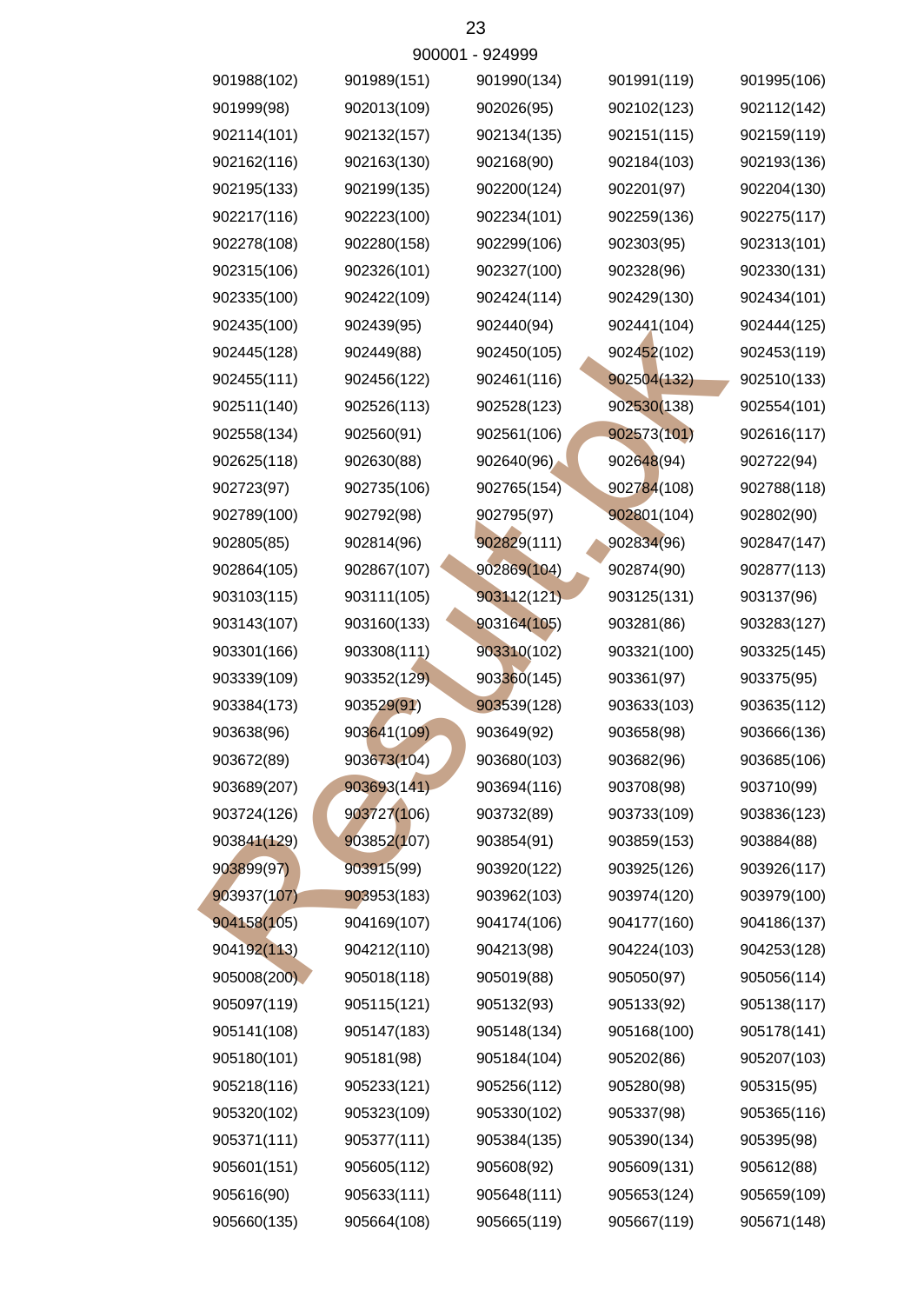|             |             | 900001 - 924999 |             |             |
|-------------|-------------|-----------------|-------------|-------------|
| 905674(118) | 905675(119) | 905681(147)     | 905696(108) | 905714(124) |
| 905752(166) | 905773(85)  | 905801(154)     | 905817(101) | 905842(91)  |
| 905860(102) | 905869(95)  | 906002(108)     | 906058(128) | 906069(90)  |
| 906070(97)  | 906076(103) | 906089(107)     | 906095(120) | 906096(94)  |
| 906120(109) | 906140(134) | 906203(99)      | 906207(107) | 906216(117) |
| 906228(133) | 906229(95)  | 906251(100)     | 906259(104) | 906288(102) |
| 906307(109) | 906312(103) | 906313(94)      | 906363(122) | 906366(97)  |
| 906372(111) | 906375(158) | 906378(150)     | 906385(96)  | 906632(128) |
| 906634(126) | 906638(83)  | 906649(151)     | 906665(157) | 906673(83)  |
| 906674(109) | 906681(133) | 906684(102)     | 906724(106) | 906753(146) |
| 906764(114) | 906769(94)  | 906783(134)     | 906787(103) | 906809(97)  |
| 906840(112) | 906864(113) | 906865(90)      | 906866(151) | 906870(119) |
| 906874(98)  | 906895(97)  | 906902(132)     | 906922(107) | 906924(106) |
| 906925(112) | 906933(136) | 906942(131)     | 907206(129) | 907232(134) |
| 907235(109) | 907253(107) | 907259(90)      | 907296(113) | 907309(87)  |
| 907327(115) | 907330(107) | 907337(136)     | 907350(130) | 907352(99)  |
| 907353(125) | 907363(129) | 907370(99)      | 907375(97)  | 907389(144) |
| 907551(138) | 907555(125) | 907556(112)     | 907560(140) | 907564(120) |
| 907565(119) | 907569(132) | 907577(119)     | 907581(103) | 907585(132) |
| 907590(97)  | 907591(127) | 907596(148)     | 907601(131) | 907603(124) |
| 907604(123) | 907607(100) | 907636(124)     | 907640(129) | 907655(94)  |
| 907657(94)  | 907662(88)  | 907663(90)      | 907665(101) | 907667(127) |
| 907681(83)  | 907701(120) | 907707(135)     | 907709(88)  | 907712(109) |
| 907716(88)  | 907729(97)  | 907733(92)      | 907765(91)  | 907767(140) |
| 907939(142) | 907968(122) | 907970(100)     | 907973(120) | 907974(131) |
| 908026(145) | 908041(108) | 908071(133)     | 908075(113) | 908078(128) |
| 908079(129) | 908099(112) | 908101(99)      | 908147(108) | 908148(103) |
| 908149(100) | 908237(96)  | 908252(93)      | 908255(87)  | 908278(125) |
| 908482(103) | 908486(142) | 908499(123)     | 908509(127) | 908510(115) |
| 908514(128) | 908529(136) | 908534(172)     | 908536(132) | 908541(114) |
| 908710(114) | 908719(110) | 908720(94)      | 908728(118) | 908730(99)  |
| 908734(120) | 908749(115) | 908756(130)     | 908762(99)  | 908768(112) |
| 908769(104) | 908780(120) | 908787(137)     | 908820(107) | 908834(104) |
| 908843(93)  | 908846(102) | 908849(115)     | 908856(90)  | 908867(126) |
| 908880(137) | 908890(93)  | 908906(98)      | 908910(97)  | 908914(193) |
| 908925(123) | 908928(110) | 908941(106)     | 908942(98)  | 908949(108) |
| 908950(129) | 908952(101) | 908955(112)     | 908960(149) | 908964(83)  |
| 908965(123) | 908967(93)  | 908970(108)     | 908977(122) | 908978(133) |
| 908990(93)  | 908993(94)  | 908995(128)     | 908996(124) | 909000(140) |
| 909200(118) | 909239(108) | 909240(116)     | 909246(125) | 909255(120) |
| 909256(137) | 909257(140) | 909263(105)     | 909267(113) | 909268(119) |
| 909274(115) | 909277(100) | 909281(122)     | 909285(101) | 909302(137) |
| 909303(114) | 909305(103) | 909330(105)     | 909332(106) | 909333(102) |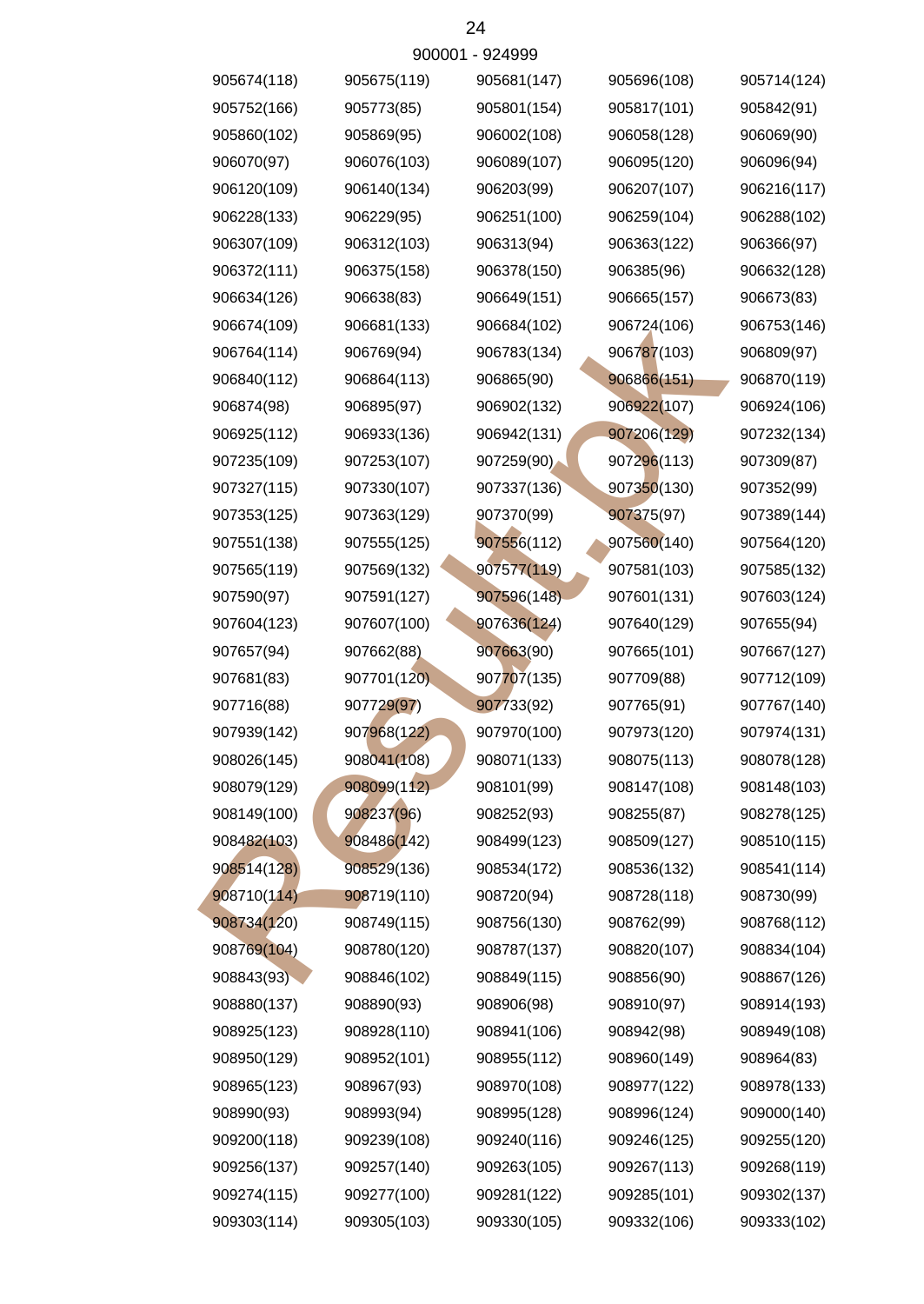| 909334(107) | 909340(120) | 909345(112) | 909351(108) | 909372(133) |
|-------------|-------------|-------------|-------------|-------------|
| 909389(150) | 909390(164) | 909391(159) | 909392(143) | 909394(136) |
| 909396(121) | 909397(110) | 909398(130) | 909399(92)  | 909400(118) |
| 909401(110) | 909402(137) | 909403(126) | 909404(107) | 909406(131) |
| 909407(139) | 909409(118) | 909412(108) | 909414(128) | 909417(115) |
| 909418(123) | 909419(96)  | 909422(155) | 909424(132) | 909456(120) |
| 909471(159) | 909478(115) | 909486(138) | 909502(132) | 909503(120) |
| 909509(93)  | 909513(100) | 909521(124) | 909524(111) | 909529(130) |
| 909532(118) | 909536(137) | 909567(132) | 909574(124) | 909591(94)  |
| 909598(131) | 909615(122) | 909642(123) | 909644(118) | 909650(135) |
| 909654(97)  | 909664(127) | 909665(130) | 909693(86)  | 909708(96)  |
| 909714(127) | 909730(135) | 909734(109) | 909737(134) | 909744(112) |
| 909746(129) | 909750(127) | 909754(149) | 909762(108) | 909765(120) |
| 909767(128) | 909768(154) | 909770(138) | 909773(83)  | 909782(104) |
| 909793(109) | 909795(108) | 909796(131) | 909802(115) | 909807(106) |
| 909811(87)  | 910006(120) | 910009(94)  | 910022(115) | 910208(85)  |
| 910235(103) | 910237(91)  | 910256(115) | 910270(112) | 910275(152) |
| 910526(116) | 910535(112) | 910545(134) | 910548(108) | 910553(121) |
| 910578(112) | 910585(94)  | 910593(146) | 910596(85)  | 910597(106) |
| 910647(116) | 910651(112) | 910654(151) | 910658(101) | 910659(99)  |
| 910660(119) | 910671(129) | 910675(119) | 910803(112) | 910823(96)  |
| 910832(106) | 910839(145) | 911004(135) | 911021(145) | 911033(122) |
| 911051(149) | 911055(95)  | 911058(126) | 911062(126) | 911073(114) |
| 911074(109) | 911075(102) | 911082(132) | 911083(94)  | 911106(116) |
| 911137(140) | 911146(127) | 911148(91)  | 911153(110) | 911156(110) |
| 911170(96)  | 911179(101) | 911360(125) | 911405(137) | 911432(130) |
| 911682(93)  | 911691(136) | 911697(146) | 911702(147) | *********** |
|             |             |             |             |             |
| 900097(93)  | 900122(50)  | 900134(66)  | 900145(83)  | 900149(58)  |
| 900156(71)  | 900311(79)  | 900315(90)  | 900325(72)  | 900332(71)  |
| 900338(94)  | 900340(71)  | 900343(70)  | 900347(73)  | 900359(71)  |
| 900445(70)  | 900469(53)  | 900656(50)  | 900672(76)  | 900711(69)  |
| 900737(59)  | 900782(74)  | 900801(74)  | 900808(69)  | 900809(75)  |
| 900958(60)  | 900980(85)  | 900999(71)  | 901020(66)  | 901051(58)  |
| 901056(74)  | 901066(55)  | 901069(73)  | 901084(56)  | 901091(50)  |
| 901212(65)  | 901254(76)  | 901272(89)  | 901281(74)  | 901289(75)  |
| 901293(97)  | 901297(58)  | 901305(81)  | 901314(66)  | 901457(92)  |
| 901458(84)  | 901463(84)  | 901475(73)  | 901476(87)  | 901477(52)  |
| 901480(61)  | 901484(63)  | 901487(82)  | 901492(54)  | 901498(64)  |
| 901499(55)  | 901501(61)  | 901511(86)  | 901512(84)  | 901518(67)  |
| 901523(56)  | 901551(66)  | 901569(51)  | 901721(50)  | 901728(74)  |
| 901730(74)  | 901748(57)  | 901766(53)  | 901773(64)  | 901778(70)  |
| 901816(70)  | 901830(67)  | 901966(78)  | 901972(61)  | 901984(60)  |
|             |             |             |             |             |

## 2 Papers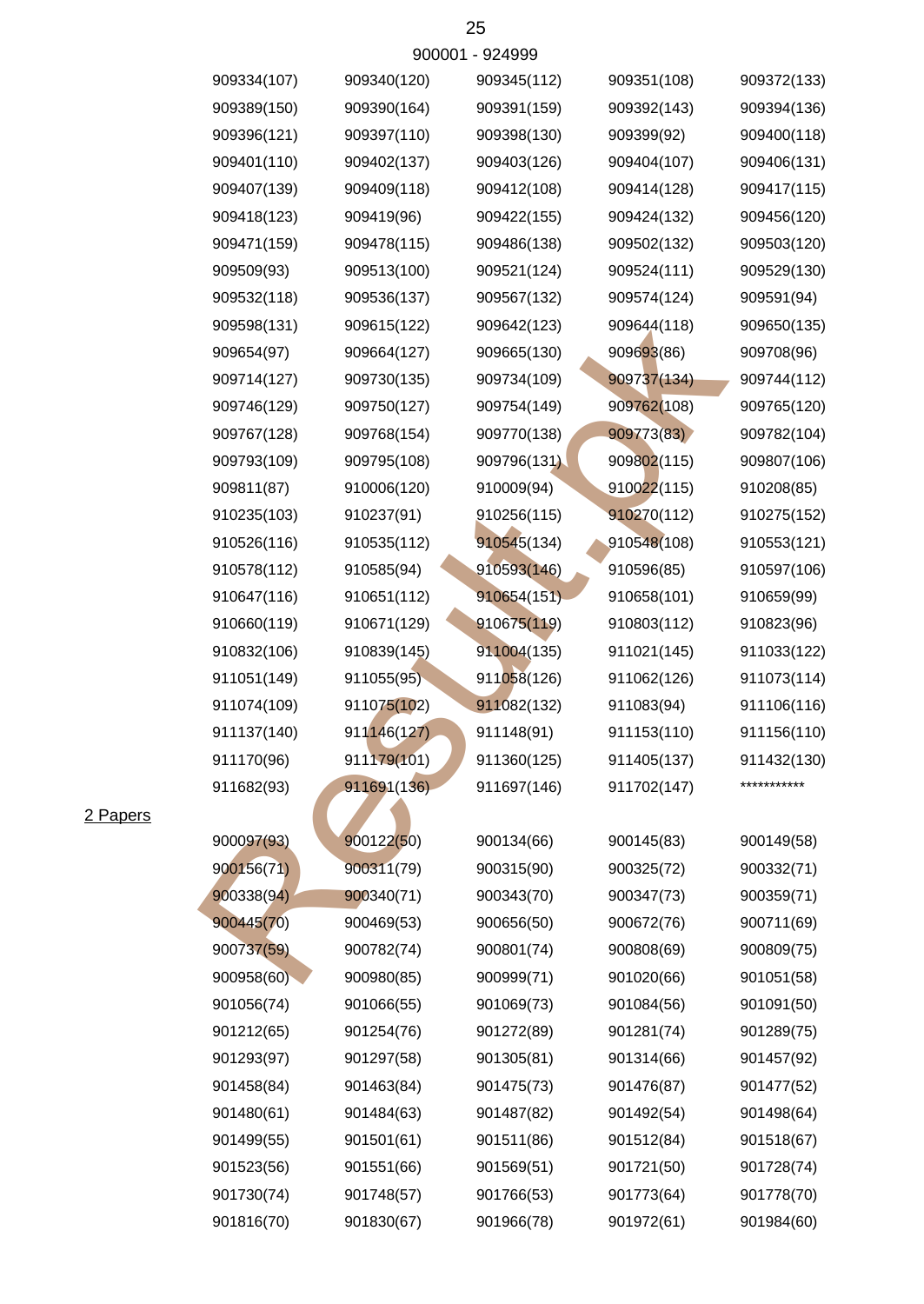| 901987(52)  | 901994(50)  | 902002(50)  | 902011(69)  | 902017(52)  |
|-------------|-------------|-------------|-------------|-------------|
| 902103(102) | 902107(69)  | 902109(74)  | 902118(104) | 902124(76)  |
| 902126(87)  | 902136(87)  | 902137(56)  | 902139(82)  | 902140(61)  |
| 902146(85)  | 902152(85)  | 902153(74)  | 902155(84)  | 902158(65)  |
| 902160(80)  | 902161(86)  | 902164(71)  | 902166(60)  | 902172(74)  |
| 902175(54)  | 902180(60)  | 902187(74)  | 902194(102) | 902196(71)  |
| 902215(95)  | 902218(84)  | 902229(51)  | 902236(74)  | 902268(95)  |
| 902274(87)  | 902277(95)  | 902282(81)  | 902291(63)  | 902292(67)  |
| 902300(68)  | 902301(69)  | 902304(57)  | 902305(55)  | 902309(54)  |
| 902314(72)  | 902321(111) | 902421(55)  | 902428(74)  | 902430(67)  |
| 902436(62)  | 902437(64)  | 902448(68)  | 902467(68)  | 902486(59)  |
| 902611(56)  | 902679(70)  | 902709(65)  | 902713(88)  | 902782(51)  |
| 902798(67)  | 902822(75)  | 902826(52)  | 902836(55)  | 902863(68)  |
| 902883(56)  | 903102(71)  | 903129(70)  | 903132(57)  | 903148(83)  |
| 903153(82)  | 903157(55)  | 903158(100) | 903161(73)  | 903163(71)  |
| 903335(62)  | 903365(76)  | 903369(83)  | 903376(71)  | 903519(62)  |
| 903528(76)  | 903536(55)  | 903631(76)  | 903642(66)  | 903645(68)  |
| 903650(77)  | 903655(54)  | 903656(75)  | 903657(73)  | 903659(60)  |
| 903661(58)  | 903664(54)  | 903665(60)  | 903687(99)  | 903690(70)  |
| 903692(68)  | 903697(58)  | 903704(58)  | 903709(76)  | 903716(66)  |
| 903719(72)  | 903728(67)  | 903730(67)  | 903731(64)  | 903735(98)  |
| 903868(57)  | 903910(73)  | 903914(79)  | 903929(103) | 903938(85)  |
| 903947(71)  | 903985(104) | 904232(60)  | 904263(91)  | 904277(90)  |
| 905011(79)  | 905071(68)  | 905086(69)  | 905123(84)  | 905143(113) |
| 905156(73)  | 905185(55)  | 905212(55)  | 905228(66)  | 905252(54)  |
| 905269(82)  | 905274(68)  | 905279(59)  | 905304(58)  | 905306(63)  |
| 905324(69)  | 905334(75)  | 905341(52)  | 905344(57)  | 905362(69)  |
| 905364(91)  | 905391(60)  | 905602(87)  | 905617(84)  | 905620(53)  |
| 905632(105) | 905636(89)  | 905657(81)  | 905658(90)  | 905670(73)  |
| 905680(83)  | 905685(70)  | 905780(61)  | 905794(63)  | 905797(59)  |
| 905808(67)  | 905811(69)  | 905814(82)  | 905819(72)  | 905843(62)  |
| 906047(54)  | 906071(59)  | 906093(79)  | 906117(64)  | 906135(68)  |
| 906148(82)  | 906161(60)  | 906171(57)  | 906174(86)  | 906189(79)  |
| 906240(79)  | 906273(57)  | 906303(66)  | 906319(80)  | 906337(55)  |
| 906350(61)  | 906370(76)  | 906377(75)  | 906384(53)  | 906686(97)  |
| 906713(74)  | 906727(70)  | 906730(69)  | 906735(55)  | 906755(76)  |
| 906763(60)  | 906774(83)  | 906798(83)  | 906804(103) | 906806(89)  |
| 906818(96)  | 906819(56)  | 906884(68)  | 906927(66)  | 906930(71)  |
| 906932(83)  | 906948(56)  | 907202(75)  | 907207(77)  | 907226(77)  |
| 907234(96)  | 907251(68)  | 907252(78)  | 907255(73)  | 907258(56)  |
| 907261(57)  | 907293(90)  | 907315(74)  | 907351(51)  | 907361(53)  |
| 907566(87)  | 907567(77)  | 907578(72)  | 907579(70)  | 907599(73)  |
| 907641(59)  | 907642(84)  | 907647(65)  | 907658(62)  | 907666(72)  |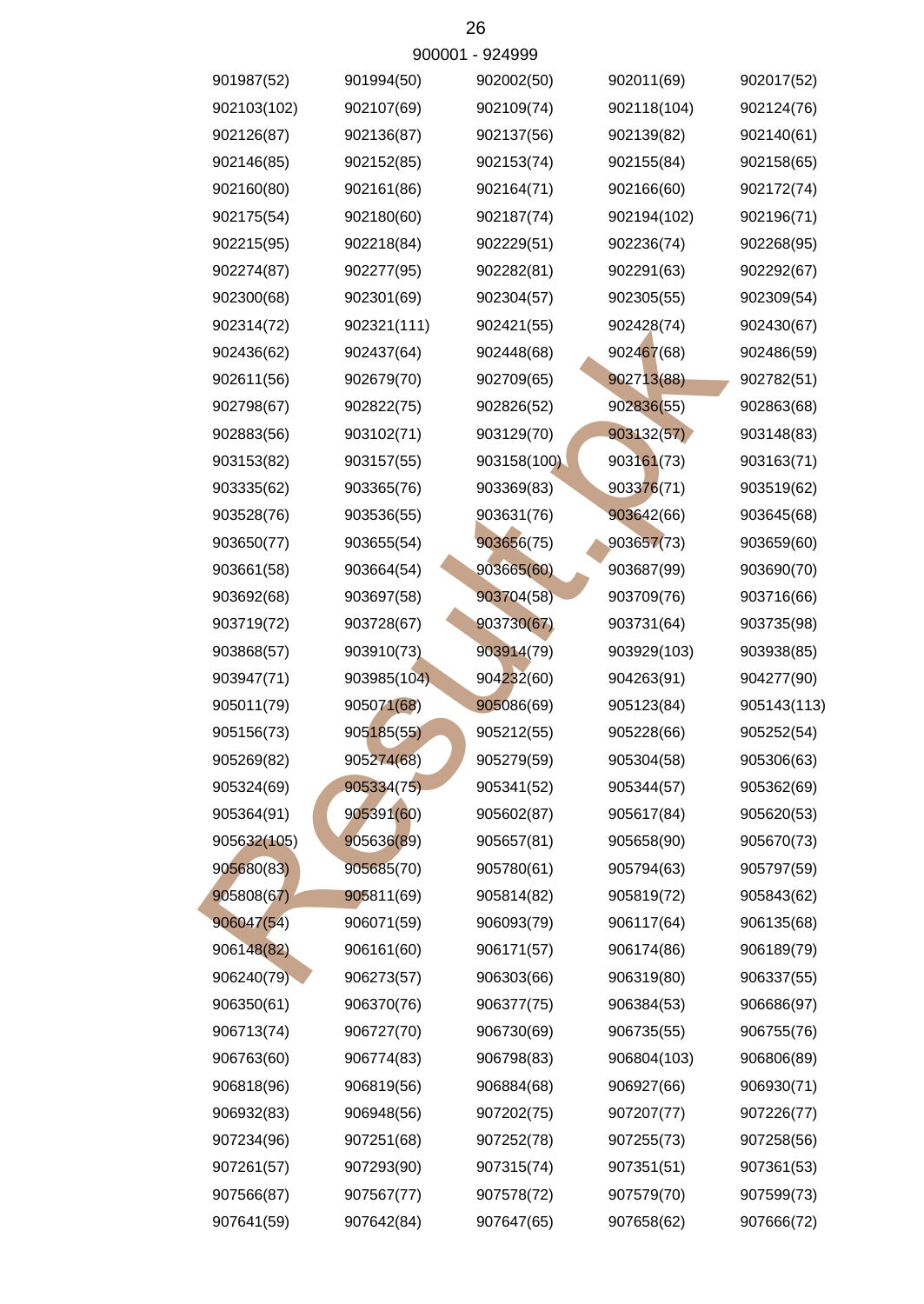|             |             | 900001 - 924999 |             |             |
|-------------|-------------|-----------------|-------------|-------------|
| 907695(81)  | 907721(68)  | 907756(85)      | 907761(52)  | 907951(79)  |
| 907969(84)  | 907975(58)  | 907988(56)      | 908018(93)  | 908048(73)  |
| 908055(74)  | 908108(51)  | 908115(59)      | 908146(54)  | 908151(65)  |
| 908152(57)  | 908198(69)  | 908212(54)      | 908231(75)  | 908241(100) |
| 908484(95)  | 908718(66)  | 908729(61)      | 908735(87)  | 908743(68)  |
| 908758(70)  | 908779(58)  | 908783(123)     | 908799(126) | 908815(91)  |
| 908821(67)  | 908829(86)  | 908831(61)      | 908869(52)  | 908882(61)  |
| 908883(75)  | 908901(93)  | 908919(62)      | 908924(51)  | 908932(57)  |
| 908962(62)  | 908976(96)  | 908982(93)      | 908984(82)  | 908986(80)  |
| 908987(73)  | 908992(102) | 908994(86)      | 908997(85)  | 909003(67)  |
| 909193(86)  | 909213(93)  | 909214(65)      | 909250(90)  | 909260(73)  |
| 909271(65)  | 909272(63)  | 909279(60)      | 909293(74)  | 909300(68)  |
| 909323(53)  | 909331(50)  | 909350(66)      | 909353(54)  | 909363(50)  |
| 909373(61)  | 909439(78)  | 909490(113)     | 909505(86)  | 909508(76)  |
| 909520(95)  | 909531(85)  | 909542(73)      | 909544(67)  | 909576(86)  |
| 909609(80)  | 909656(66)  | 909675(55)      | 909676(53)  | 909684(55)  |
| 909694(53)  | 909695(50)  | 909711(54)      | 909715(102) | 909717(106) |
| 909738(57)  | 909759(80)  | 909764(80)      | 909775(59)  | 909798(91)  |
| 909808(72)  | 909824(82)  | 910002(88)      | 910041(50)  | 910044(75)  |
| 910257(88)  | 910281(84)  | 910282(70)      | 910452(72)  | 910463(72)  |
| 910465(71)  | 910474(60)  | 910483(69)      | 910507(50)  | 910512(62)  |
| 910515(60)  | 910594(59)  | 910595(66)      | 910641(55)  | 910642(86)  |
| 910664(52)  | 910668(72)  | 910674(58)      | 910678(73)  | 910804(76)  |
| 910808(90)  | 910819(67)  | 910820(65)      | 910822(58)  | 910824(55)  |
| 910827(109) | 910831(87)  | 910848(66)      | 911002(81)  | 911006(67)  |
| 911016(66)  | 911057(74)  | 911064(67)      | 911069(70)  | 911107(123) |
| 911136(55)  | 911144(75)  | 911145(69)      | 911160(66)  | 911164(61)  |
| 911167(63)  | 911194(76)  | ***********     | *********** | *********** |
|             |             |                 |             |             |
| 900112(47)  | 900147(69)  | 900157(51)      | 900322(35)  | 900324(20)  |
| 900334(38)  | 900342(33)  | 900348(55)      | 900352(36)  | 900372(33)  |
| 900407(67)  | 900410(60)  | 900437(60)      | 900438(47)  | 900439(68)  |
| 900440(56)  | 900460(40)  | 900616(45)      | 900647(17)  | 900669(33)  |
| 900696(17)  | 900734(33)  | 900778(19)      | 900784(28)  | 900786(19)  |
| 900970(49)  | 900973(44)  | 901050(20)      | 901073(49)  | 901081(30)  |
| 901092(17)  | 901269(33)  | 901277(33)      | 901282(33)  | 901286(35)  |
| 901288(42)  | 901316(33)  | 901452(65)      | 901456(53)  | 901502(34)  |
| 901505(19)  | 901507(40)  | 901508(33)      | 901525(42)  | 901538(19)  |
| 901556(41)  | 901562(33)  | 901564(36)      | 901704(43)  | 901713(38)  |
| 901715(34)  | 901718(18)  | 901755(17)      | 901761(33)  | 901765(18)  |
| 901783(33)  | 901785(34)  | 901792(33)      | 901808(36)  | 901812(33)  |
| 901815(31)  | 901829(17)  | 901846(33)      | 901851(33)  | 901855(17)  |
| 901856(17)  | 901952(36)  | 901953(17)      | 901956(33)  | 901964(40)  |

1Paper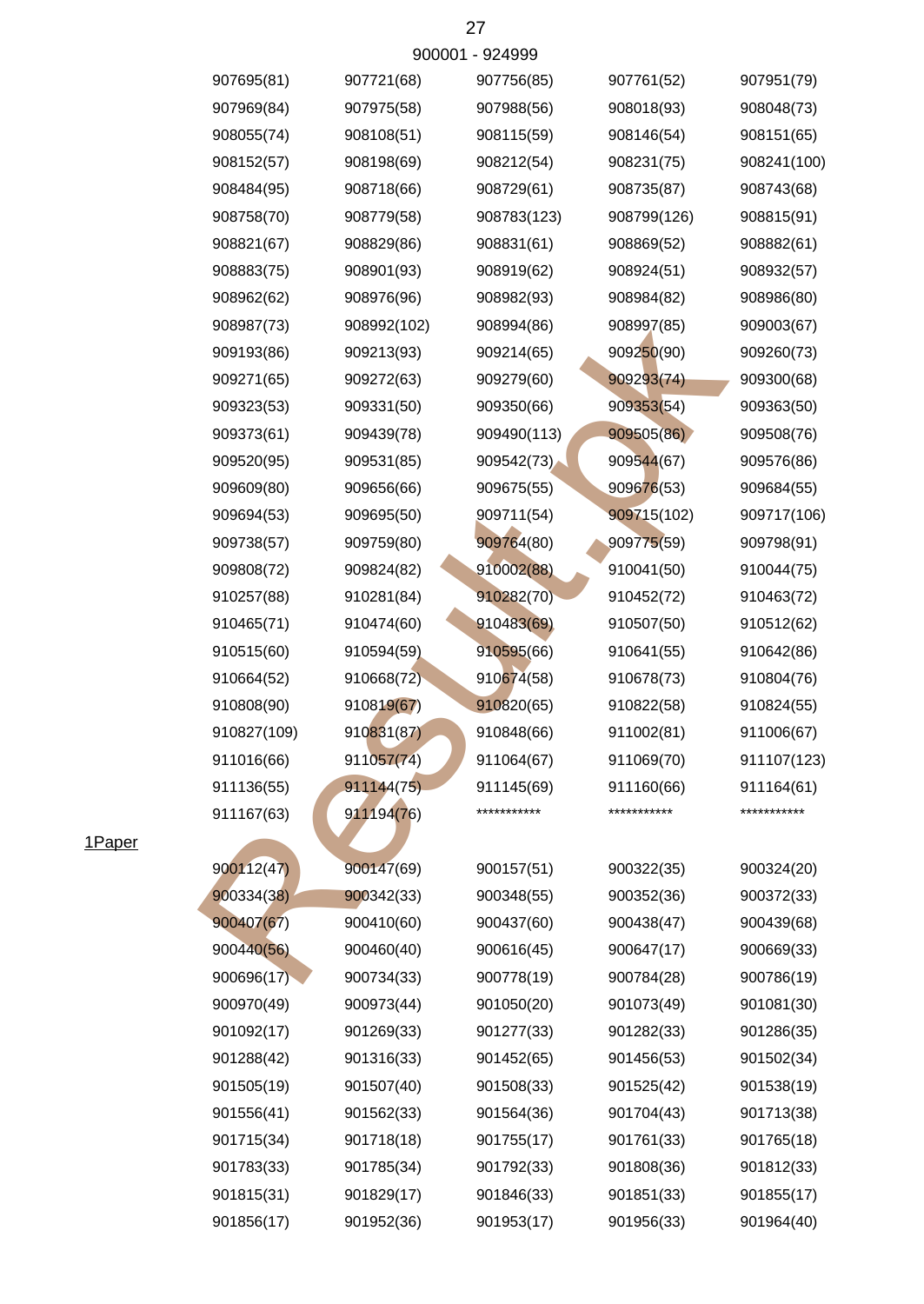|            |            | ลดดดก - ลริสลลล |            |            |
|------------|------------|-----------------|------------|------------|
| 901965(50) | 901974(25) | 901977(33)      | 901986(19) | 901998(34) |
| 902000(41) | 902008(17) | 902127(33)      | 902128(33) | 902130(34) |
| 902131(42) | 902133(33) | 902138(39)      | 902142(45) | 902143(48) |
| 902144(45) | 902149(34) | 902154(19)      | 902167(17) | 902170(26) |
| 902174(21) | 902178(21) | 902179(36)      | 902188(60) | 902189(53) |
| 902190(47) | 902212(50) | 902221(35)      | 902263(45) | 902267(33) |
| 902273(36) | 902276(53) | 902288(36)      | 902290(40) | 902293(45) |
| 902311(18) | 902316(38) | 902332(17)      | 902516(37) | 902572(17) |
| 902598(34) | 902626(33) | 902638(26)      | 902661(31) | 902744(63) |
| 902786(33) | 902800(22) | 902824(17)      | 902886(18) | 903004(33) |
| 903005(35) | 903114(41) | 903167(36)      | 903306(48) | 903343(34) |
| 903370(33) | 903379(17) | 903381(40)      | 903634(40) | 903684(19) |
| 903695(17) | 903711(19) | 903712(21)      | 903831(20) | 903832(19) |
| 903843(41) | 903895(46) | 903924(37)      | 903944(47) | 903951(50) |
| 903956(47) | 903965(33) | 904164(18)      | 904217(33) | 904265(37) |
| 905024(17) | 905033(24) | 905162(23)      | 905246(41) | 905255(26) |
| 905261(33) | 905313(21) | 905369(33)      | 905619(17) | 905644(33) |
| 905666(52) | 905684(36) | 905724(55)      | 905725(56) | 905726(54) |
| 905727(50) | 905728(52) | 905730(45)      | 905732(46) | 905770(20) |
| 905791(17) | 905799(18) | 905806(29)      | 905807(48) | 905809(54) |
| 905818(36) | 906177(34) | 906206(23)      | 906310(20) | 906327(33) |
| 906349(49) | 906624(33) | 906655(37)      | 906657(45) | 906664(40) |
| 906669(33) | 906700(60) | 906708(36)      | 906715(18) | 906754(17) |
| 906758(33) | 906797(36) | 906800(40)      | 906813(54) | 906828(30) |
| 906883(36) | 906888(41) | 906934(29)      | 906943(24) | 907221(35) |
| 907260(21) | 907384(26) | 907631(60)      | 907632(61) | 907645(26) |
| 907653(33) | 907675(52) | 907676(53)      | 907703(36) | 907726(33) |
| 907764(46) | 907766(22) | 907768(44)      | 907991(84) | 908054(34) |
| 908072(34) | 908518(31) | 908727(38)      | 908757(33) | 908765(60) |
| 908832(20) | 908833(18) | 908839(35)      | 908858(42) | 908859(45) |
| 908870(37) | 908873(17) | 908886(34)      | 908892(18) | 908908(38) |
| 908945(51) | 908953(33) | 908966(51)      | 908971(43) | 908983(17) |
| 908985(51) | 908991(48) | 908998(17)      | 909171(47) | 909283(23) |
| 909329(27) | 909342(36) | 909356(20)      | 909362(21) | 909430(42) |
| 909457(30) | 909472(33) | 909506(37)      | 909507(24) | 909540(33) |
| 909630(17) | 909652(26) | 909655(33)      | 909678(46) | 909683(22) |
| 909692(60) | 909801(44) | 909823(17)      | 910007(33) | 910231(58) |
| 910263(51) | 910456(36) | 910469(46)      | 910489(33) | 910498(56) |
| 910506(33) | 910508(38) | 910519(33)      | 910530(43) | 910541(33) |
| 910549(47) | 910551(41) | 910561(34)      | 910573(34) | 910586(33) |
| 910589(33) | 910590(40) | 910622(34)      | 910628(17) | 910638(35) |
| 910663(34) | 910677(33) | 910687(18)      | 910688(17) | 910825(38) |
| 910837(38) | 910842(48) | 910851(48)      | 911003(45) | 911031(41) |